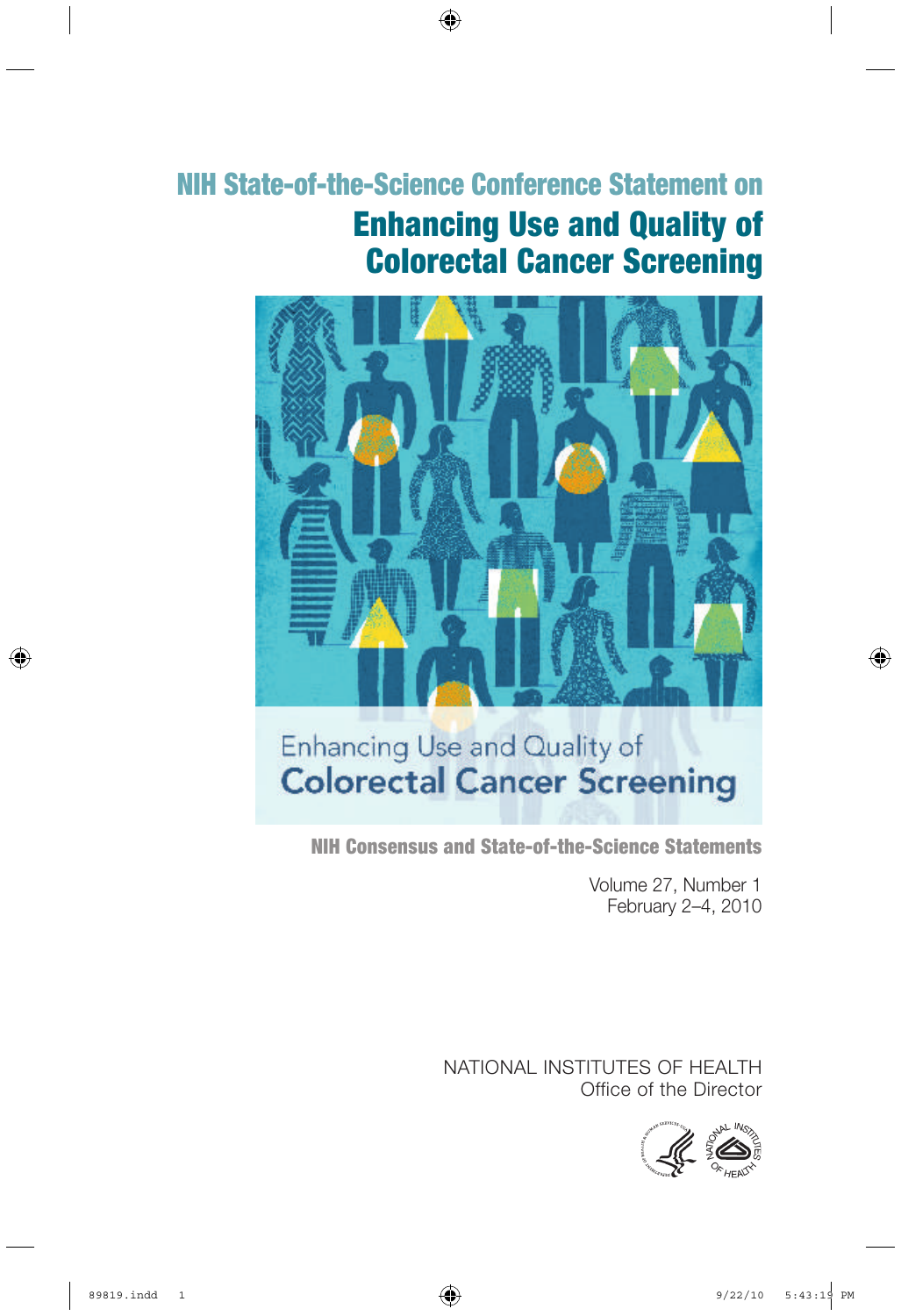### About the NIH Consensus Development Program

National Institutes of Health (NIH) Consensus and State-of-the-Science Statements are prepared by independent panels of health professionals and public representatives on the basis of (1) the results of a systematic literature review prepared under contract with the Agency for Healthcare Research and Quality (AHRQ), (2) presentations by investigators working in areas relevant to the conference questions during a 2-day public session, (3) questions and statements from conference attendees during open discussion periods that are part of the public session, and (4) closed deliberations by the panel during the remainder of the second day and the morning of the third. This statement is an independent report of the panel and is not a policy statement of the NIH or the Federal Government.

The statement reflects the panel's assessment of medical knowledge available at the time the statement was written. Thus, it provides a "snapshot in time" of the state of knowledge on the conference topic. When reading the statement, keep in mind that new knowledge is inevitably accumulating through medical research, and that the information provided is not a substitute for professional medical care or advice.

### Reference Information

Individuals who wish to cite this statement should use the following format:

*Steinwachs D, Allen JD, Barlow WE, Duncan RP, Egede LE, Friedman LS, Keating NL, Kim P, Lave JR, Laveist TA, Ness RB, Optican RJ, Virnig BA. NIH Consens State Sci Statements. 2010 Feb 2-4;27(1):1-31.*

### Publications Ordering Information

NIH Consensus Statements, State-of-the-Science Statements, and related materials are available by visiting *http://consensus.nih.gov*; by calling toll free 888–644–2667; or by emailing *consensus@mail.nih.gov.* Written requests can be mailed to the NIH Consensus Development Program Information Center, P.O. Box 2577, Kensington, MD 20891. When ordering copies of this statement, please reference item number 2010-00033-STMT.

The evidence report prepared for this conference through AHRQ is available on the web via *http://www.ahrq.gov/clinic/tp/crcprotp.htm.* Printed copies may be ordered from the AHRQ Publications Clearinghouse by calling 800–358–9295. Requesters should ask for AHRQ Publication No. 10-E002.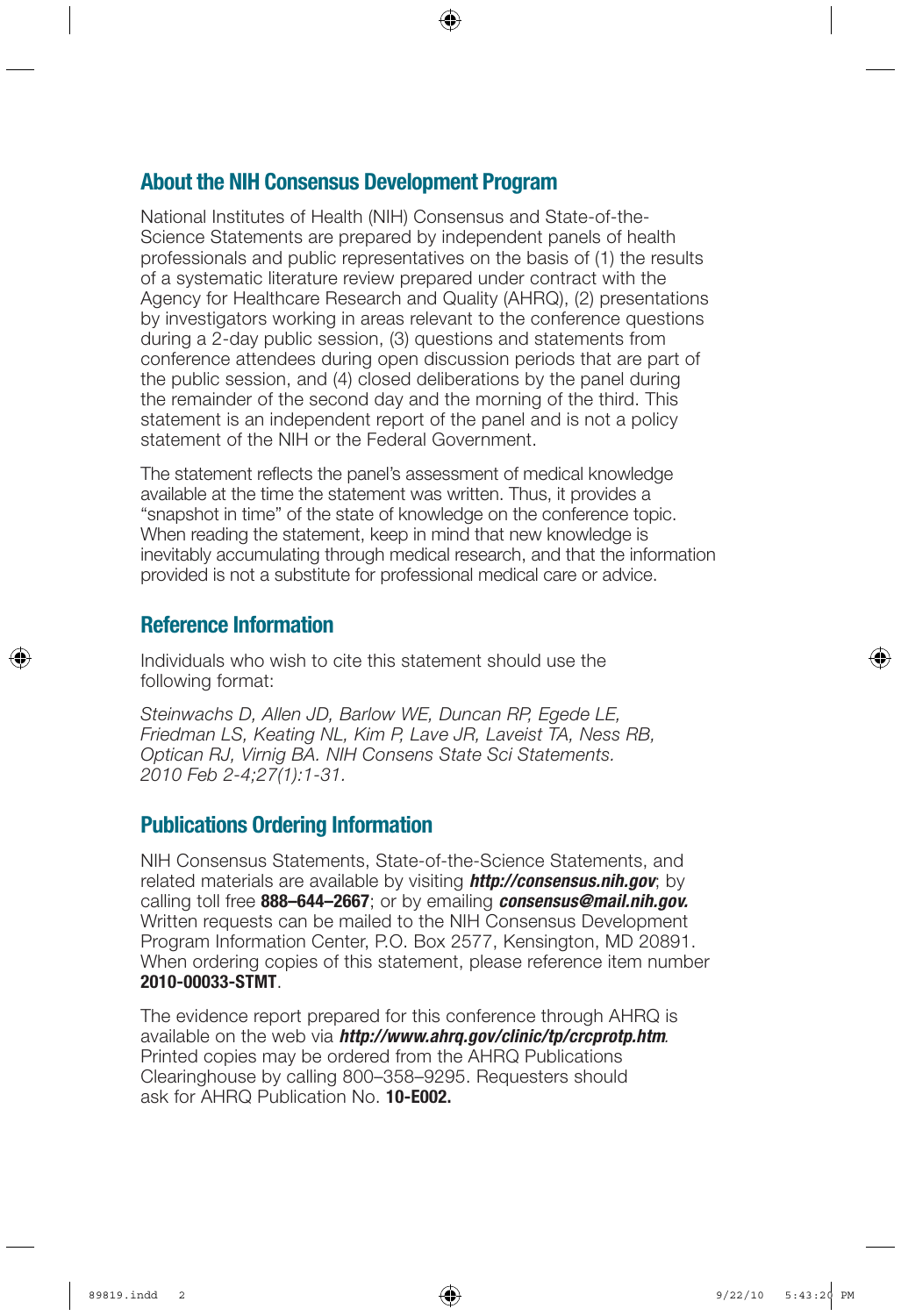# NIH State-of-the-Science Conference Statement on

# Enhancing Use and Quality of Colorectal Cancer Screening

NIH Consensus and State-of-the-Science Statements

Volume 27, Number 1 February 2–4, 2010

NATIONAL INSTITUTES OF HEALTH Office of the Director

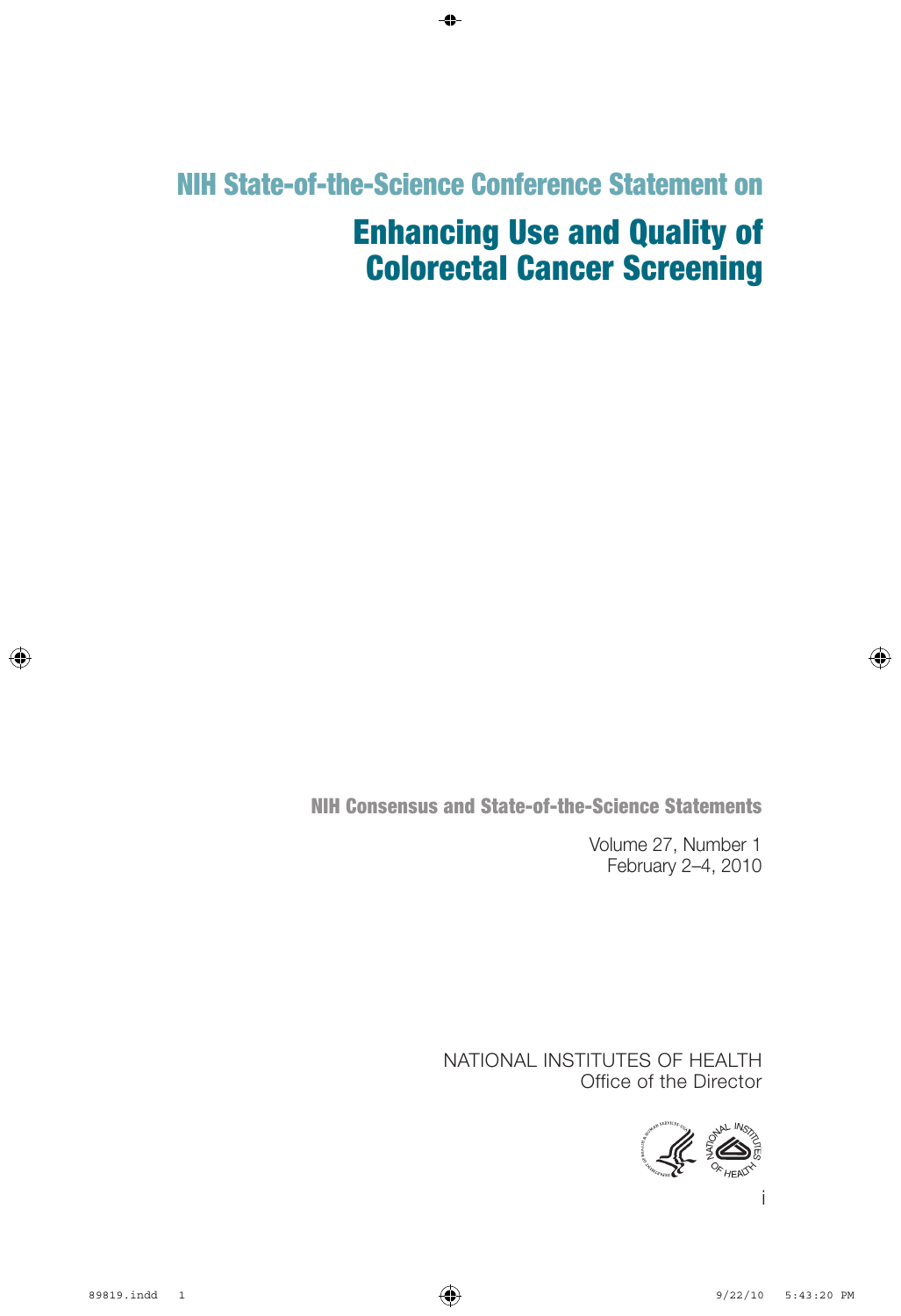### Disclosure Statement

All of the panelists who participated in this conference and contributed to the writing of this statement were identified as having no financial or scientific conflict of interest, and all signed forms attesting to this fact. Unlike the expert speakers who present scientific data at the conference, the individuals invited to participate on NIH Consensus and State-of-the-Science Panels are reviewed prior to selection to ensure that they are not proponents of an advocacy position with regard to the topic and are not identified with research that could be used to answer the conference questions.

For more information about conference procedures, please see *http://consensus.nih.gov/aboutcdp.htm.*

### Archived Conference Webcast

The NIH State-of-the-Science Conference: Enhancing Use and Quality of Colorectal Cancer Screening was webcast live February 2–4, 2010. The webcast is archived and available for viewing free of charge at *http://consensus.nih.gov/2010/colorectal.htm.*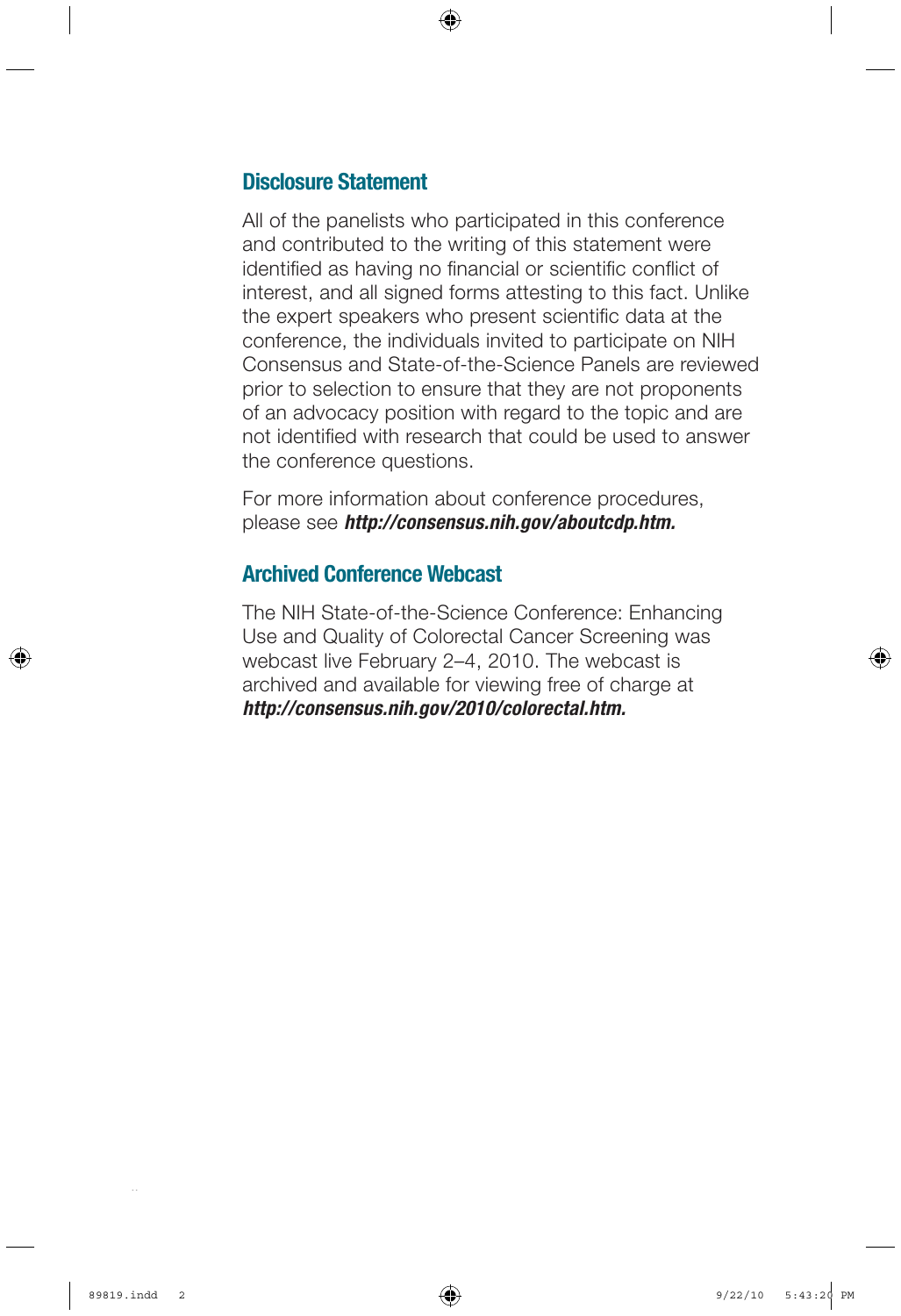# **Abstract**

## **Objective**

To provide healthcare providers, patients, and the general public with a responsible assessment of currently available data on enhancing use and quality of colorectal cancer screening.

## **Participants**

A non-Department of Health and Human Services, nonadvocate 13-member panel representing the fields of cancer surveillance, health services research, communitybased research, informed decision-making, access to care, healthcare policy, health communication, health economics, health disparities, epidemiology, statistics, thoracic radiology, internal medicine, gastroenterology, public health, end-of-life care, and a public representative. In addition, 20 experts from pertinent fields presented data to the panel and conference audience.

## **Evidence**

Presentations by experts and a systematic review of the literature prepared by the RTI International-University of North Carolina Evidence-based Practice Center, through the Agency for Healthcare Research and Quality (AHRQ). Scientific evidence was given precedence over anecdotal experience.

## Conference Process

The panel drafted its statement based on scientific evidence presented in open forum and on published scientific literature. The draft statement was presented on the final day of the conference and circulated to the audience for comment. The panel released a revised statement later that day at *http://consensus.nih.gov*. This statement is an independent report of the panel and is not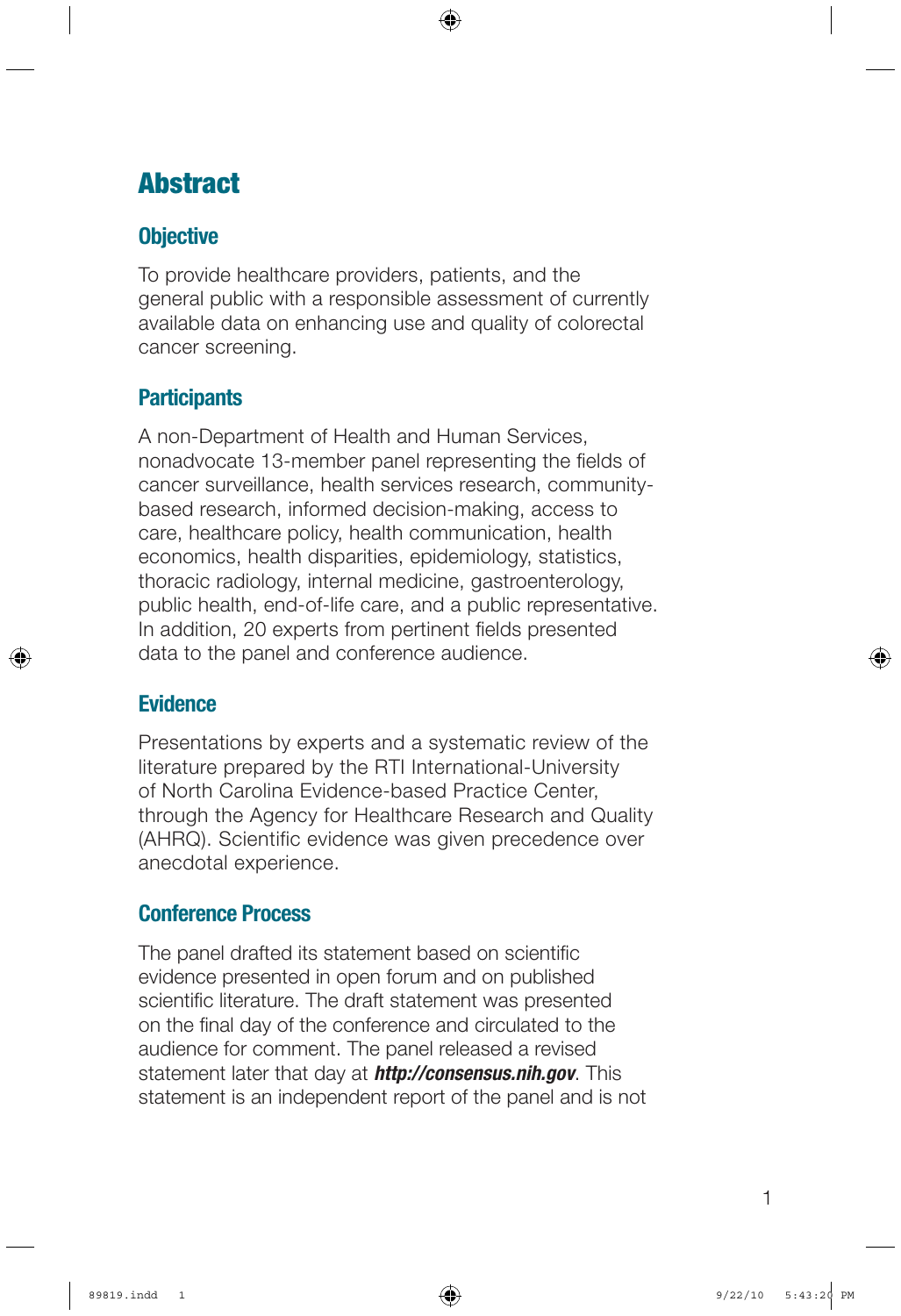a policy statement of the National Institutes of Health (NIH) or the Federal Government.

### **Conclusions**

The panel finds that despite substantial progress toward higher colorectal cancer screening rates nationally, screening rates fall short of desirable levels. Targeted initiatives to improve screening rates and reduce disparities in underscreened communities and population subgroups could further reduce colorectal cancer morbidity and mortality. This could be achieved by utilizing the full range of screening options and evidencebased interventions for increasing screening rates. With additional investments in quality monitoring, Americans could be assured that all screening achieves high rates of cancer prevention and early detection. To close the gap in screening, this report identifies the following priority areas for implementation and research to enhance the use and quality of colorectal cancer screening:

- Fliminate financial barriers to colorectal cancer screening and appropriate follow-up.
- Widely implement interventions that have proven effective at increasing colorectal cancer screening, including patient reminder systems and one-on-one interactions with providers, educators, or navigators.
- Conduct research to assess the effectiveness of tailoring programs to match the characteristics and preferences of target population groups to increase colorectal cancer screening.
- Implement systems to ensure appropriate follow-up of positive colorectal cancer screening results.
- Develop systems to ensure high quality of colorectal cancer screening programs.
- Conduct studies to determine the comparative effectiveness of the various colorectal cancer screening methods in usual practice settings.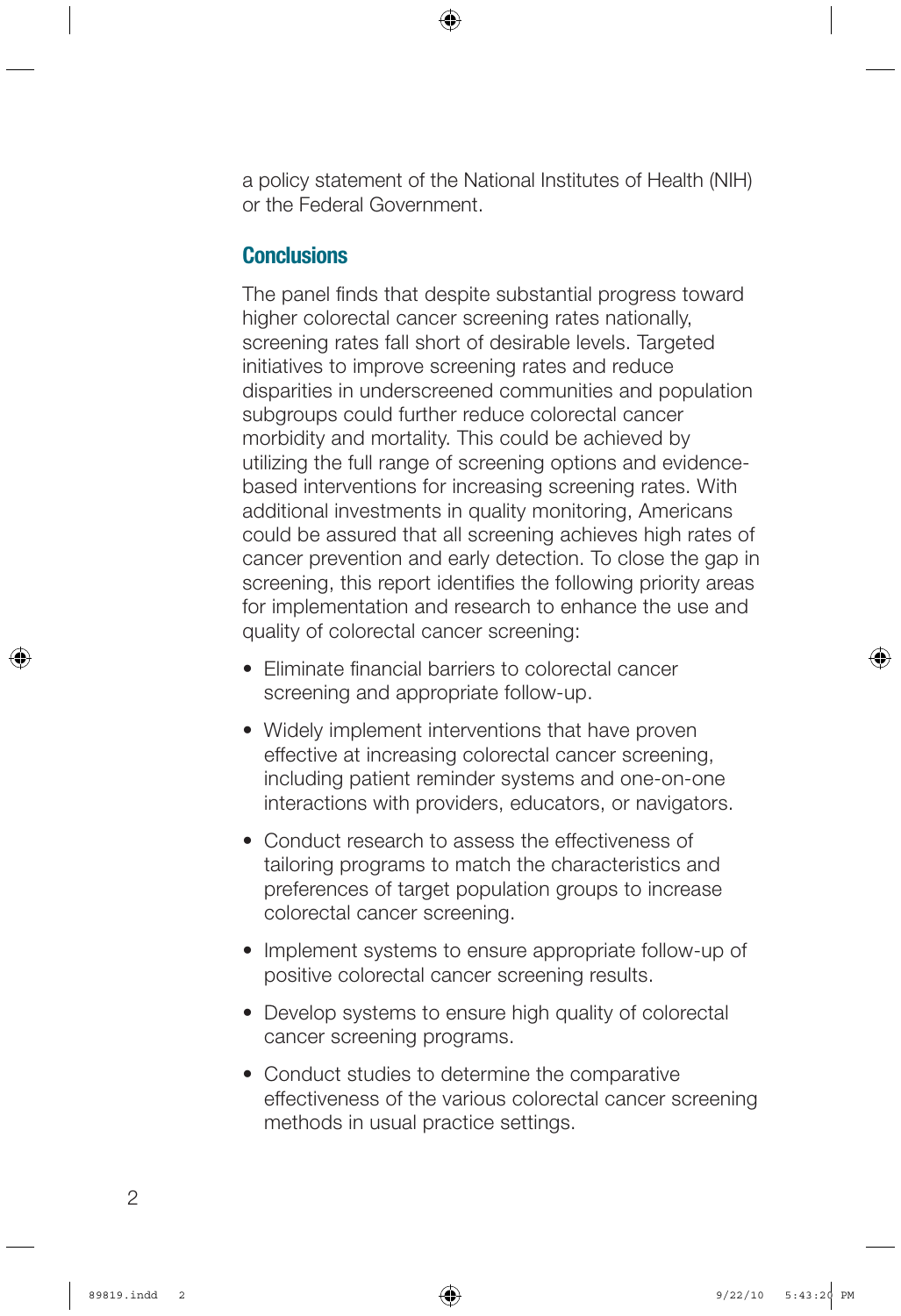## **Introduction**

Colorectal cancer is the third most common cancer and the second leading cause of cancer deaths in the United States. Each year, nearly 150,000 people are newly diagnosed with colorectal cancer and 50,000 die. Polyps are abnormal growths of tissue along the lining of the colon. Many polyps are harmless, but a common type of polyp, the adenoma, can develop over time into a colorectal cancer. An effective way to reduce mortality from colorectal cancer is to screen for it and its precursor, the adenoma. Although screening methods have been available for decades and new methods continue to develop, screening rates remain low. The purpose of this conference was to analyze national screening rates for colorectal cancer, identify the barriers to screening, and propose solutions to increase screening rates. Evaluating or establishing the comparative effectiveness of the various colorectal cancer screening options was beyond the scope of this conference and not part of the charge to this panel. Nonetheless, the panel recognized that highquality evidence about the comparative effectiveness of the various current and emerging screening modalities is needed and must be a scientific priority.

Screening is defined as the testing of individuals for a disease prior to the onset of any symptoms. The goal of colorectal cancer screening is to reduce disease-specific mortality through prevention and early detection.

Colorectal cancer screening, as with any screening test, is most effective when it is applied to a large percentage of eligible people and utilized appropriately. Major published guidelines describe the eligible target population for colorectal cancer population-based screening as persons over age 50 at average risk of colorectal cancer (i.e., those who do not have family history, genetic predisposition, or underlying disease that predisposes to colorectal cancer). When a polyp is detected by any method, subsequent follow-up by colonoscopy is referred to as surveillance.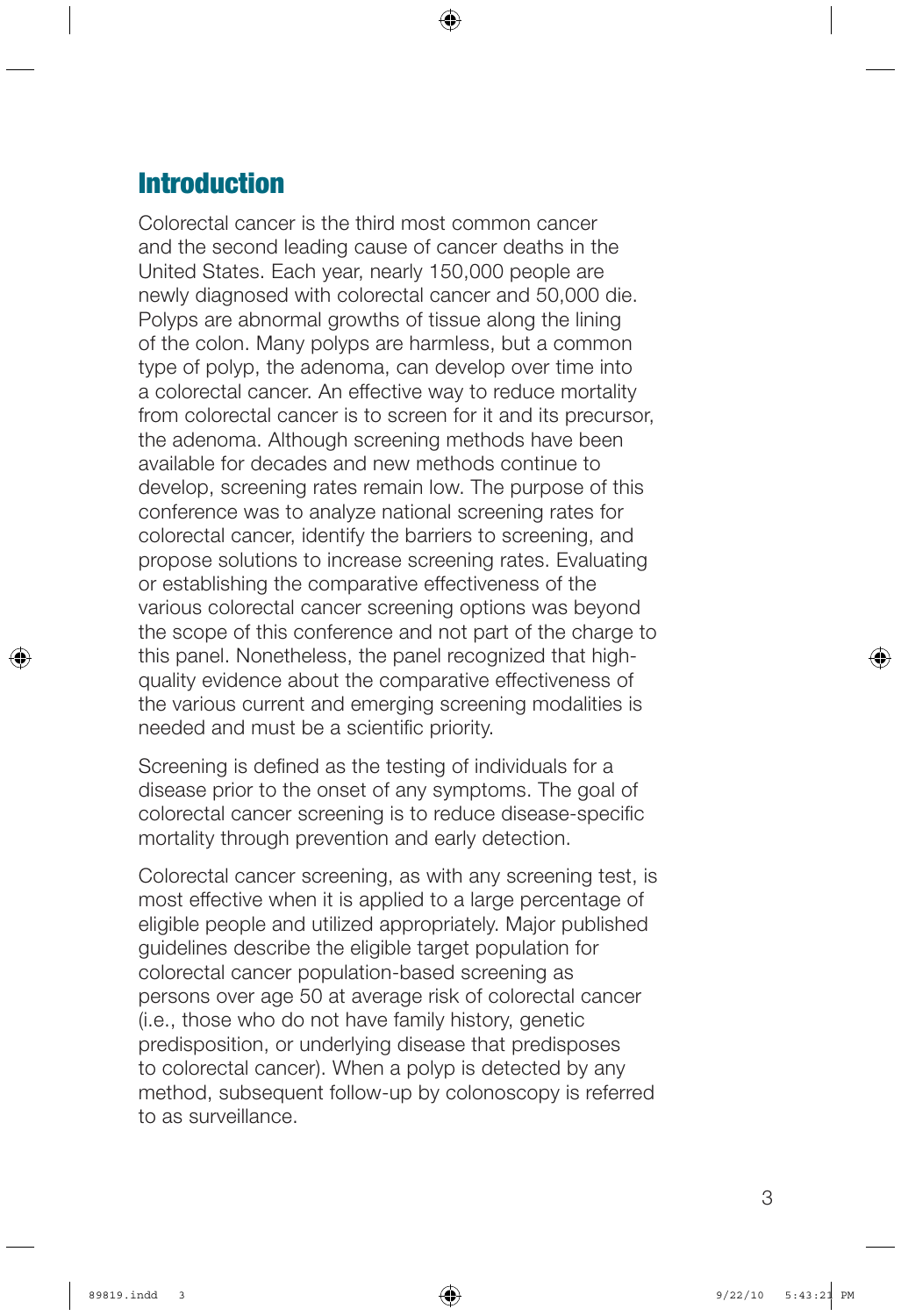To provide healthcare providers, public health practitioners, policymakers, and the general public with a comprehensive assessment of how colorectal cancer screening and surveillance are most appropriately implemented, monitored, and evaluated for U.S. populations at average risk, the National Cancer Institute and the Office of Medical Applications of Research of the National Institutes of Health convened a State-of-the-Science Conference on February 2–4, 2010, to assess the available scientific evidence. The key questions that the panel was asked to address were the following:

- 1. What are the recent trends in the use and quality of colorectal cancer screening?
- 2. What factors influence the use of colorectal cancer screening?
- 3. Which strategies are effective in increasing the appropriate use of colorectal cancer screening and follow-up?
- 4. What are the current and projected capacities to deliver colorectal cancer screening and surveillance at the population level?
- 5. What are the effective approaches for monitoring the use and quality of colorectal cancer screening?
- 6. What research is needed to make the most progress and have the greatest public health impact in promoting the appropriate use of colorectal cancer screening?

During the first 2 days of the conference, experts presented information on each of the key questions. After weighing the scientific evidence—including the data presented by the speakers, input from attendees, and a formal evidence report commissioned through AHRQ—an independent panel prepared and presented a draft of this State-of-the-Science Statement addressing the conference questions. The evidence report prepared for the conference is available at: *http://www.ahrq.gov/clinic/tp/crcprotp.htm.*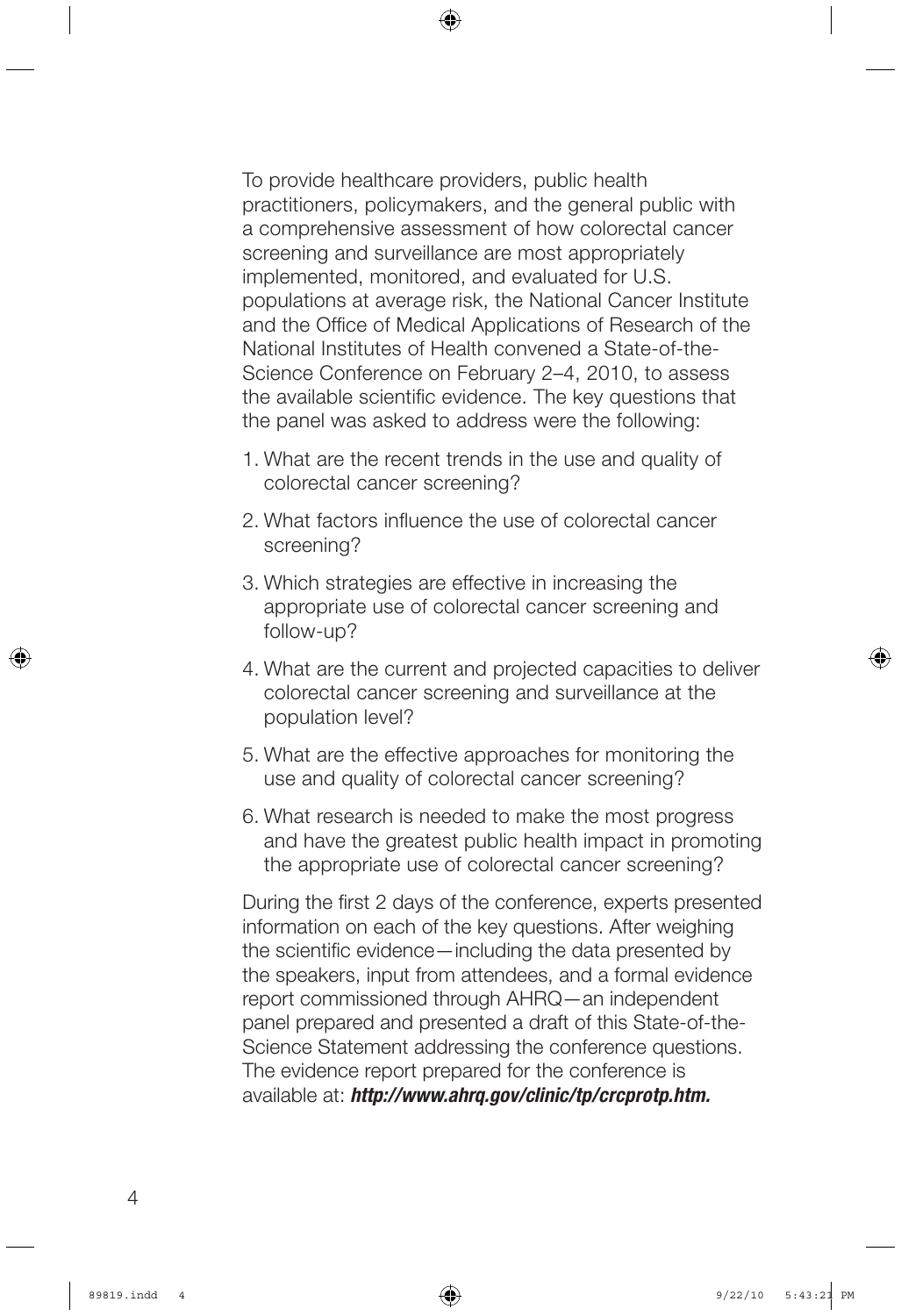## 1. What Are the Recent Trends in the Use and Quality of Colorectal Cancer Screening?

In the United States, colorectal cancer screening is underused. (Underuse is defined as the circumstances in which people are not screened or are screened at a lower rate than recommended by applicable guidelines.) Data regarding colorectal cancer screening rates arise from multiple sources including patient and population surveys, administrative data, and chart reviews from health systems and medical practices. Unfortunately, a central registry with uniform data guidelines is lacking, thus limiting more detailed analysis. In general, there has been a slow, steady upward trend in colorectal cancer screening rates within the target population (adults age 50 and older), with overall screening rates increasing from 20 to 30 percent in 1997 to nearly 55 percent in 2008.

Major national guideline-making bodies, including the USPSTF and ACS-MSTF, recommend various efficacious tests for colorectal cancer screening (see Table 1). These include annual high-sensitivity fecal occult blood testing (FOBT) including immunochemical tests, flexible sigmoidoscopy or double-contrast barium enema every 5 years, and colonoscopy every 10 years. The ACS-MSTF also includes computed tomography colonography every 5 years as a screening option. A positive result of an FOBT, flexible sigmoidoscopy, double-contrast barium enema, or computed tomography colonography should be followed by a colonoscopy.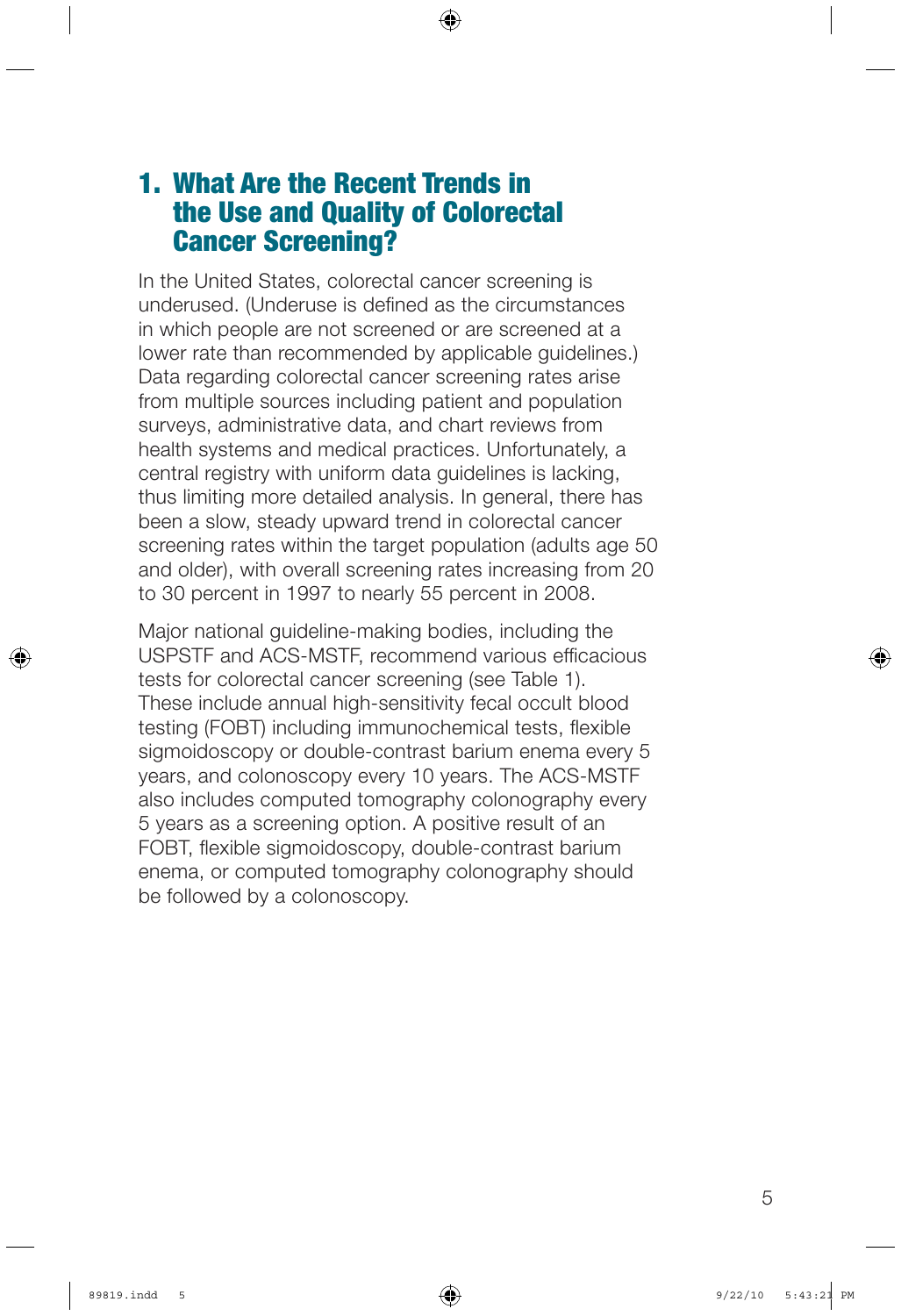| <b>Table 1. Colorectal Cancer Screening</b><br><b>Recommendations from the U.S. Preventive</b><br><b>Services Task Force and the American Cancer</b><br><b>Society-U.S. Multisociety Task Force</b> |                                                                                                                      |                                                                                                           |                                                                                                      |
|-----------------------------------------------------------------------------------------------------------------------------------------------------------------------------------------------------|----------------------------------------------------------------------------------------------------------------------|-----------------------------------------------------------------------------------------------------------|------------------------------------------------------------------------------------------------------|
| <b>Screening Test</b>                                                                                                                                                                               | <b>Description</b>                                                                                                   | <b>United</b><br><b>States</b><br><b>Preventive</b><br><b>Services</b><br><b>Task Force</b><br>(USPSTF)   | <b>American</b><br>Cancer<br>Society-U.S.<br><b>Multi-Society</b><br><b>Task Force</b><br>(ACS-MSTF) |
| <b>Fecal occult</b><br>blood test<br>(FOBT)* and<br>fecal immuno-<br>chemical test<br>$(FIT)^*$                                                                                                     | Examination<br>of the stool for<br>traces of blood<br>not visible to the<br>naked eye                                | Recommends<br>high-sensitivity<br>FOBT and FIT<br>annually for<br>ages 50-75                              | Recommends<br>high-sensitivity<br>FOBT and FIT<br>annually for<br>ages $\geq 50$                     |
| Sigmoidoscopy*                                                                                                                                                                                      | Internal<br>examination of<br>the lower part<br>of the large<br>intestine                                            | Recommends<br>every five<br>years with<br>high-sensitivity<br>FOBT every 3<br>years for ages<br>$50 - 75$ | Age $\geq$ 50, every<br>5 years                                                                      |
| Double-contrast<br>barium enema*                                                                                                                                                                    | X-ray<br>examination of<br>the colon                                                                                 |                                                                                                           | Age $\geq 50$ , every<br>5 years                                                                     |
| Colonoscopy                                                                                                                                                                                         | Internal<br>examination of<br>the entire large<br>intestine                                                          | Recommends<br>every 10 years<br>for ages 50-75                                                            | Age $\geq$ 50, every<br>10 years                                                                     |
| Computed<br>tomography<br>colono-<br>graphy*                                                                                                                                                        | Examination<br>of the colon<br>and rectum<br>using pictures<br>obtained using<br>a computed<br>tomography<br>scanner |                                                                                                           | Age $\geq$ 50, every<br>5 years                                                                      |
| Fecal DNA*                                                                                                                                                                                          | Examination<br>of the stool<br>for traces of<br>colorectal<br>cancer DNA                                             |                                                                                                           | Age $\geq$ 50, interval<br>uncertain                                                                 |
| * Positive findings require follow-up colonoscopy.                                                                                                                                                  |                                                                                                                      |                                                                                                           |                                                                                                      |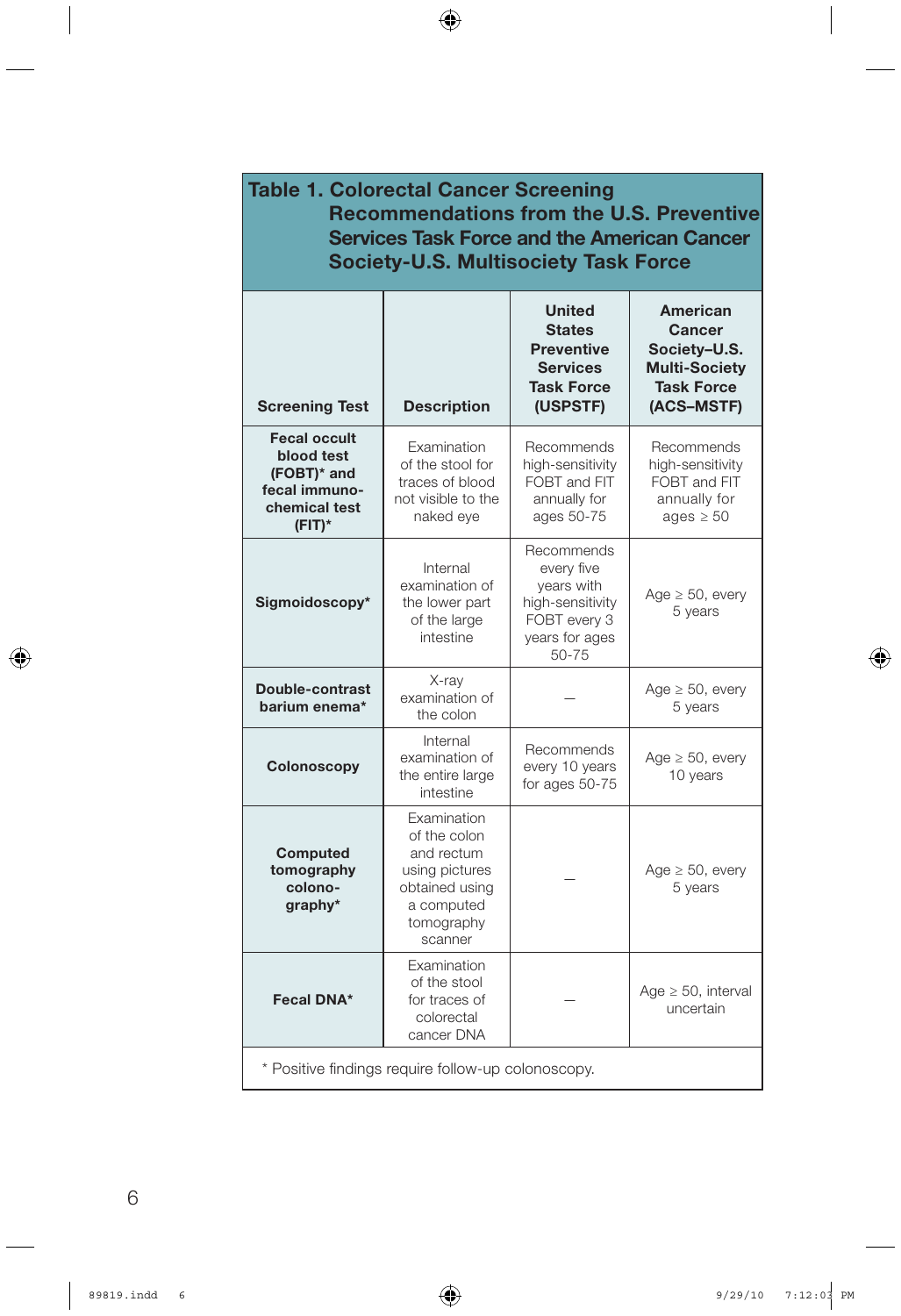Before the emergence of colonoscopy, FOBT and flexible sigmoidoscopy were the most widely used screening tests for the general population. Colonoscopy soon replaced these tests as the most used screening method, and its use increased rapidly after Medicare initiated coverage for screening colonoscopies in July 2001; it continues to be the most widely used test today. Conversely, since 2001, a nearly reciprocal decrease has occurred in the number of flexible sigmoidoscopies (see Figure 1). Doublecontrast barium enema has fallen out of favor over the same time, and fewer radiologists now perform this exam. Overall use of FOBT has declined more gradually, and immunochemical testing has increased relative to guaiac testing. These stool tests remain widely utilized in the U.S. Department of Veterans Affairs (VA) system and some managed care systems nationwide.

Because the federally funded clinical trial demonstrating the accuracy of computed tomography colonography for the detection of large adenomas and cancers was only recently completed, the use of computed tomography colonography is rapidly changing. Therefore, national usage trend data for that screening test are not yet available.

Testing options vary in the amount of preparation and effort required by patients. For example, colonoscopy and computed tomography colonography require preparation to cleanse the colon completely, which takes time and is inconvenient and unpleasant. FOBT requires patients to collect stool samples at home and return them to their provider. Testing costs also vary among testing options.

Although a primary emphasis of this conference involved analyzing and exploring ways to increase colorectal cancer screening rates, some problematic issues with the use of colorectal cancer screening are not to be overlooked.

For example, screening is overused when patients with severe comorbidities and limited life expectancy who are unlikely to benefit from prevention or early detection are screened, or when colonoscopies are performed more frequently than most guidelines recommend.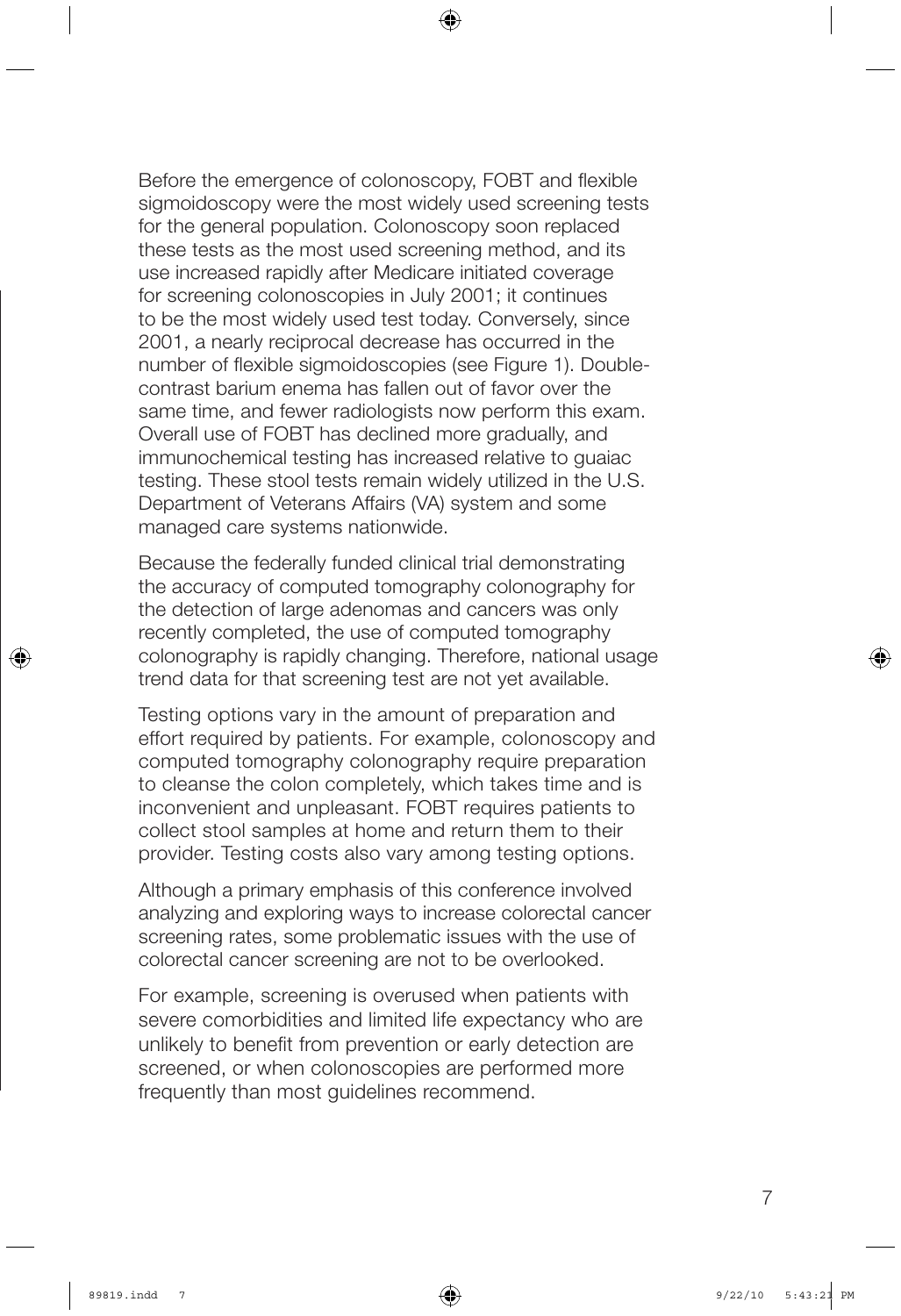

Misuse involves screening that is conducted in a suboptimal way such that the potential benefits are not achieved—for example, an FOBT test conducted using in-office stool samples rather than the recommended home technique. Methods to address these quality issues are discussed later in this report.

Finally, some of the most sensitive techniques for colorectal cancer and polyp detection carry risks for adverse events. For example, colonoscopy requires sedation and carries the risk of colon perforation, which, although uncommon,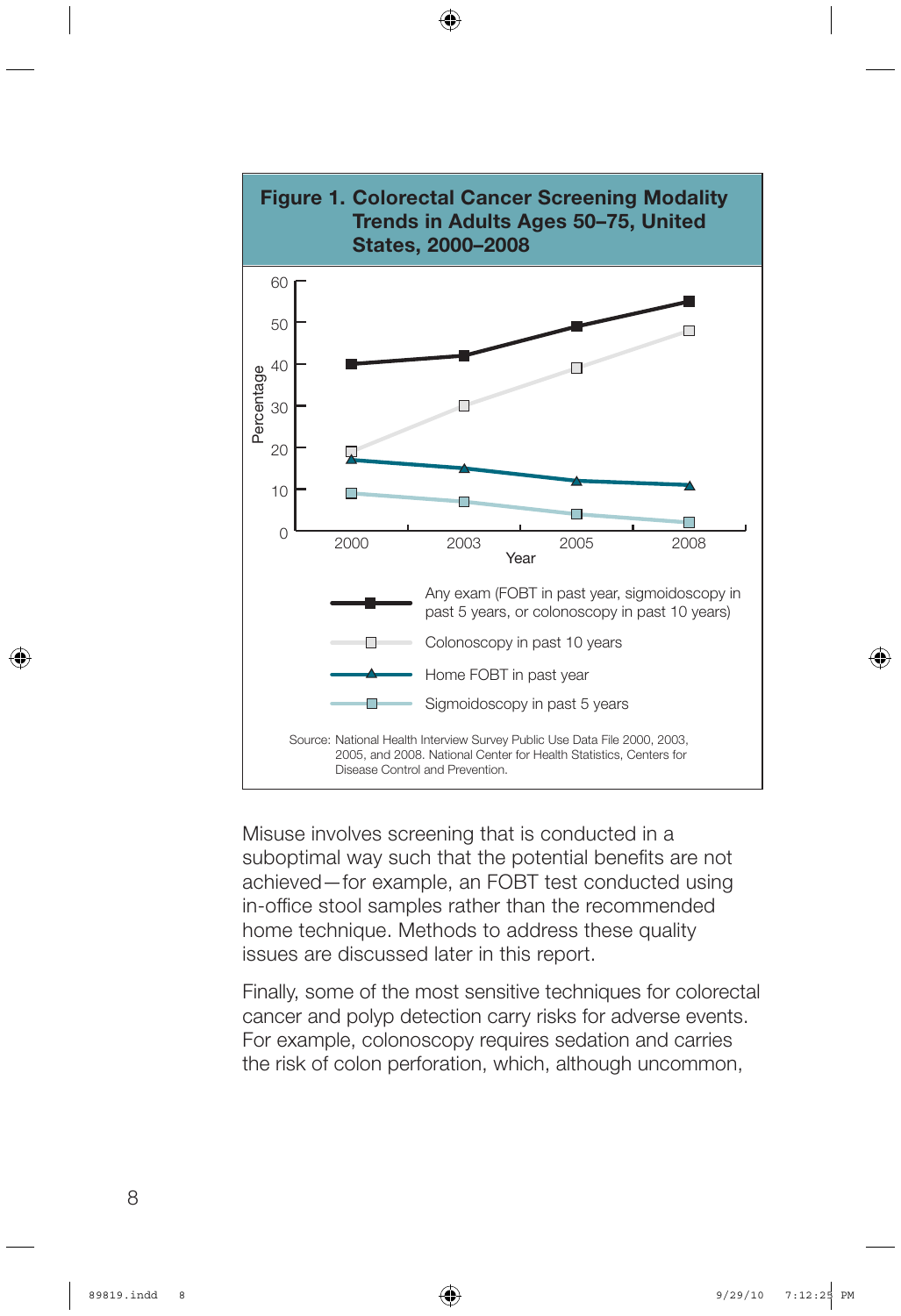is potentially serious. Computed tomography colonography carries a theoretical risk from radiation exposure. Optimal performance of these procedures requires adequate training and should be monitored.

## 2. What Factors Influence the Use of Colorectal Cancer Screening?

For the purposes of this report, the factors associated with the use of colorectal cancer screening are characterized as patient-related factors, physician-related factors, and system-related factors.

## What Is Known

*Patient Factors.* The most important factors related to being screened for colorectal cancer are having insurance coverage, access to a usual source of healthcare, or both. In addition, two socioeconomic characteristics income and education level—are important correlates of screening. These factors are all highly correlated; for example, compared to the average person, one who is more educated is likely to be more knowledgeable about the risks and benefits of colorectal cancer screening, to have a higher income, to have health insurance, and to have a usual source of care. Nevertheless, each of these factors has an independent effect on screening rates.

There are differences in screening rates across racial and ethnic groups. Relative to non-Hispanic whites, blacks and Hispanics are less likely to be screened. Once socioeconomic characteristics are taken into account, the differences in screening rates are attenuated. Within given racial or ethnic groups, differences occur in screening across subgroups. For example, among Asians, Koreans have lower rates of screening, and among whites, those living in Appalachia have lower rates of screening.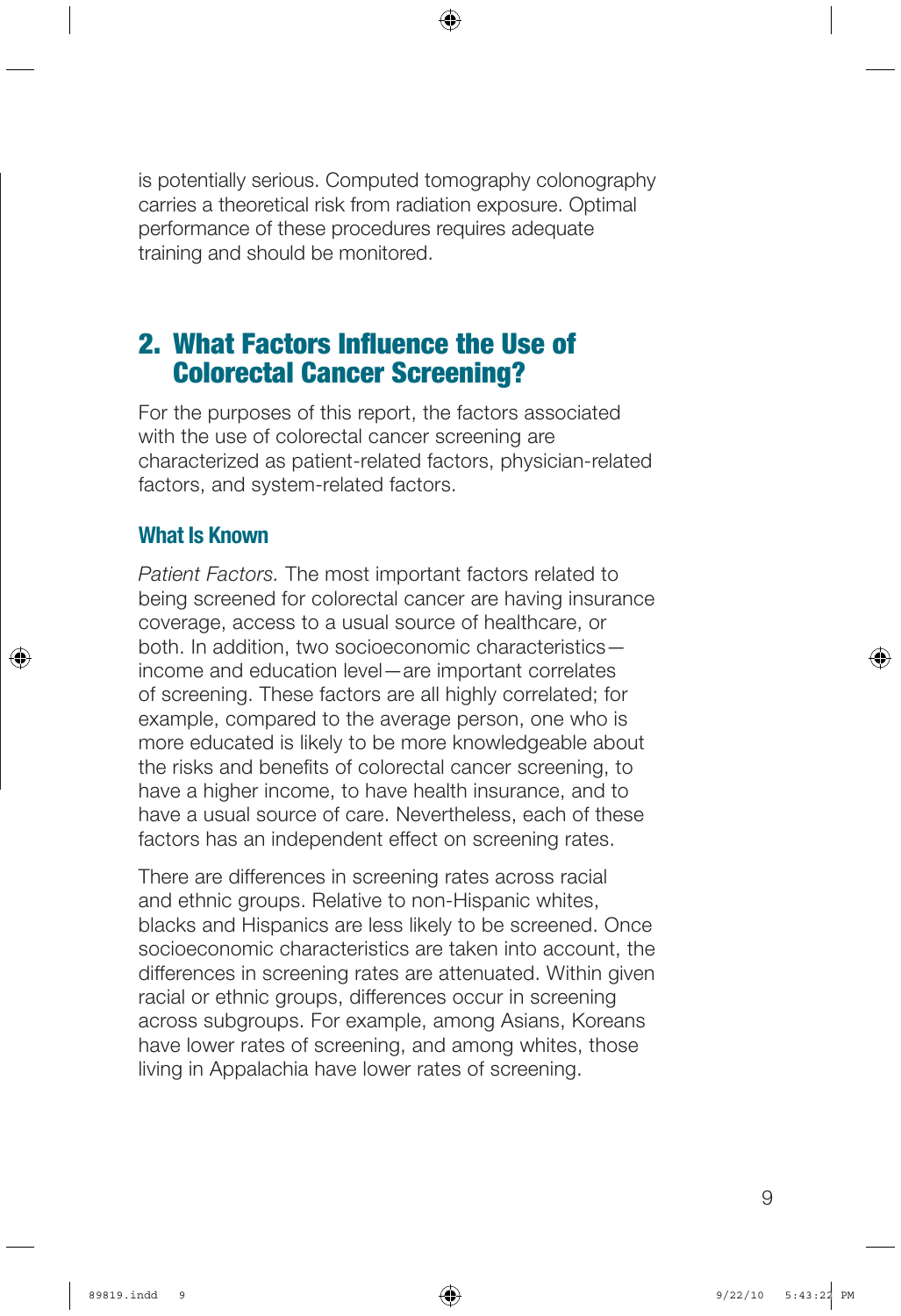People who were born abroad and have shorter residency in the United States or who do not speak English as their primary language (less acculturated) are less likely to be screened. Gender has a complex relationship to colorectal cancer screening. Overall there is no difference between genders, however, in some ethnic/age subgroups, men have lower screening rates; in other subgroups women have lower rates. Older patients (age 60–75 years) are more likely to be screened than younger patients (age 50–59 years). People who have had more contact with the healthcare system are more likely to be screened. People who have been screened for other types of cancer (breast, cervical, or prostate cancer) are more likely to be screened for colorectal cancer.

Additional patient factors positively associated with being screened are a person's knowledge about the test, a perceived risk of developing colorectal cancer, a positive attitude about screening tests in general, and a belief that the test is safe. Those attitudes associated with not being screened include the invasiveness of endoscopy, anxiety about test outcomes, and a belief that healthy people do not need to have the test.

*Physician Factors.* A recommendation from a physician is the only physician-related factor consistently predicting colorectal cancer screening. The relationship between physician characteristics such as age, gender, years of training, and specialty and screening rates in populations has not been well established.

*Systems Organization.* Only a limited number of studies have looked at whether the way a practice is organized has an effect on whether patients are screened. However, some research suggests that those practices that have electronic medical record reminder systems, ancillary personnel who can facilitate follow-up arrangements, and patient navigators have had the most success.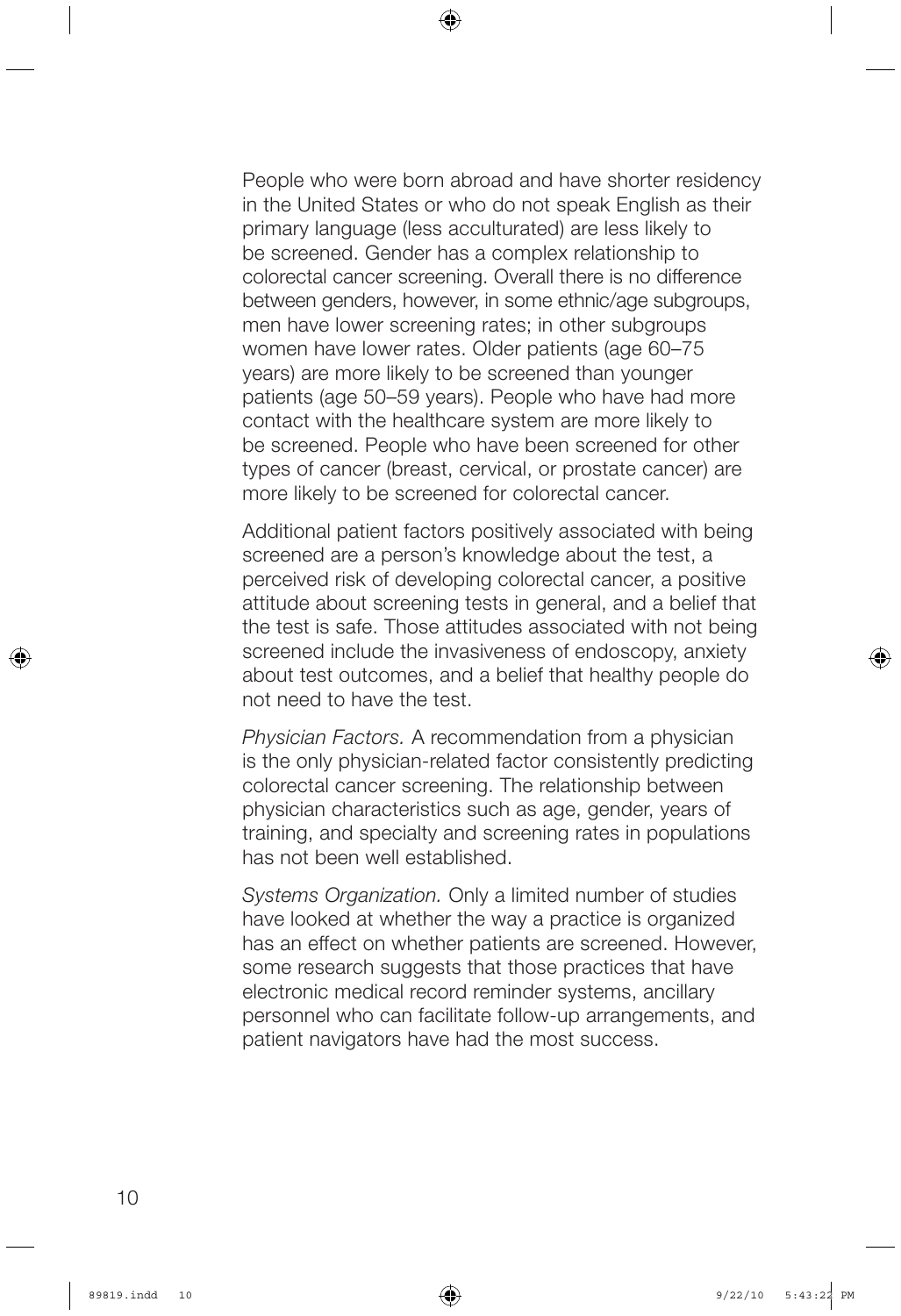Establishing a screening program is difficult because it has many components. However, the data suggest a number of effective programs. One set of examples exists within integrated systems of care: for example, Kaiser Permanente has screening rates of 75 percent in the Medicare population, and the VA has screening rates of 80 percent. These programs were based on FOBT that incorporated direct mailing, focused reminders, and careful follow-up of positive results with colonoscopy.

### What Needs To Be Learned

As noted above, colonoscopy use has increased substantially since 2001, while use of FOBT has declined. It is important to know more about the factors that lead physicians to recommend, or patients to choose, one test over another. Financial considerations, such as differential reimbursement rates for different tests, may affect physicians' decisions to recommend lower endoscopy. A likely factor affecting patient choices is cost sharing. Another factor affecting both groups is a perception that colonoscopy is the gold standard, despite the absence of randomized clinical trial evidence supporting the test's relationship to morbidity and mortality. Studies of screening usually characterize the population as insured or uninsured. However, the structure of health insurance is highly variable. When studying insurance, it would be better to have a more detailed characterization. For example, among persons with Medicare, those with supplemental policies are more likely to be screened.

Since the National Committee for Quality Assurance (NCQA) implemented Healthcare Effectiveness Data and Information Set (HEDIS) measures for colorectal cancer screening, screening rates have increased for enrollees of commercial managed care plans, but not for those of the Medicare managed care plans. More information is needed about the potential of public reporting to affect use and quality.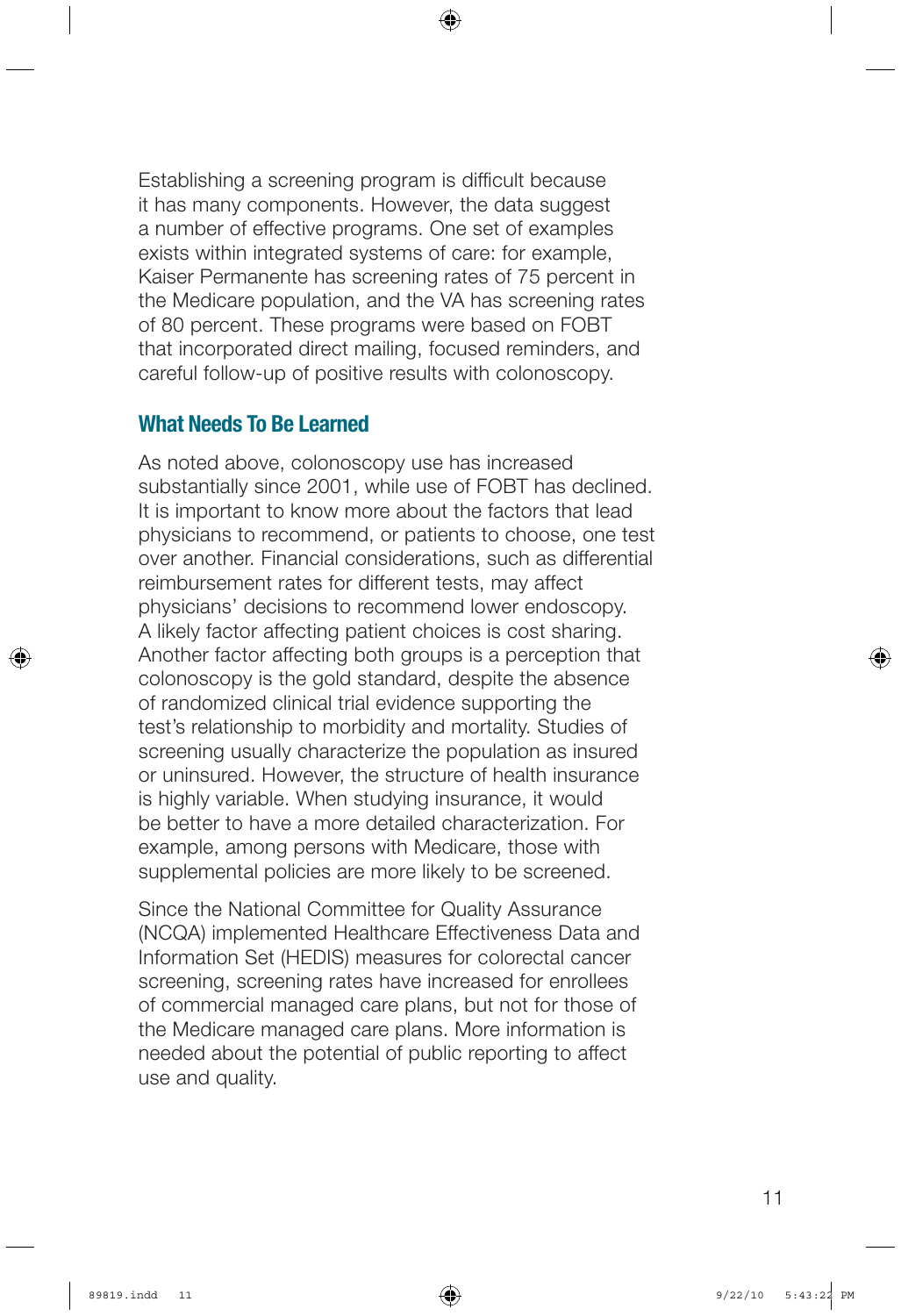Based on the Centers for Disease Control and Prevention's (CDC) experience with the National Breast and Cervical Cancer Early Detection Program (BCCEDP), the CDC has launched a new program to expand colorectal cancer screening for uninsured and underinsured persons in certain states. It is too early to assess the impact of this new program.

Although race/ethnicity, socioeconomic factors, awareness, and insurance are associated with colorectal cancer screening, the specific reasons for these associations are little understood. What drives the association between race, gender, and screening rates? How do we determine the components necessary for informed and preference concordant decision-making (e.g., awareness of the prevalence of colorectal cancer, harms and benefits of screening, pros and cons of each test)?

## 3. Which Strategies Are Effective in Increasing the Appropriate Use of Colorectal Cancer Screening and Follow-Up?

### What Is Known

The literature documents three broad areas that show some evidence of effective interventions at the patient, provider, and health system level. However, a limited number of studies have examined the effectiveness of healthcare provider-based interventions.

Effective patient-level interventions include reducing structural barriers (e.g., direct mailing of FOBT kits), one-on-one interaction with a healthcare provider or health educator, and patient reminders (e.g., telephone calls, postcards). For some other patientlevel interventions, such as group education and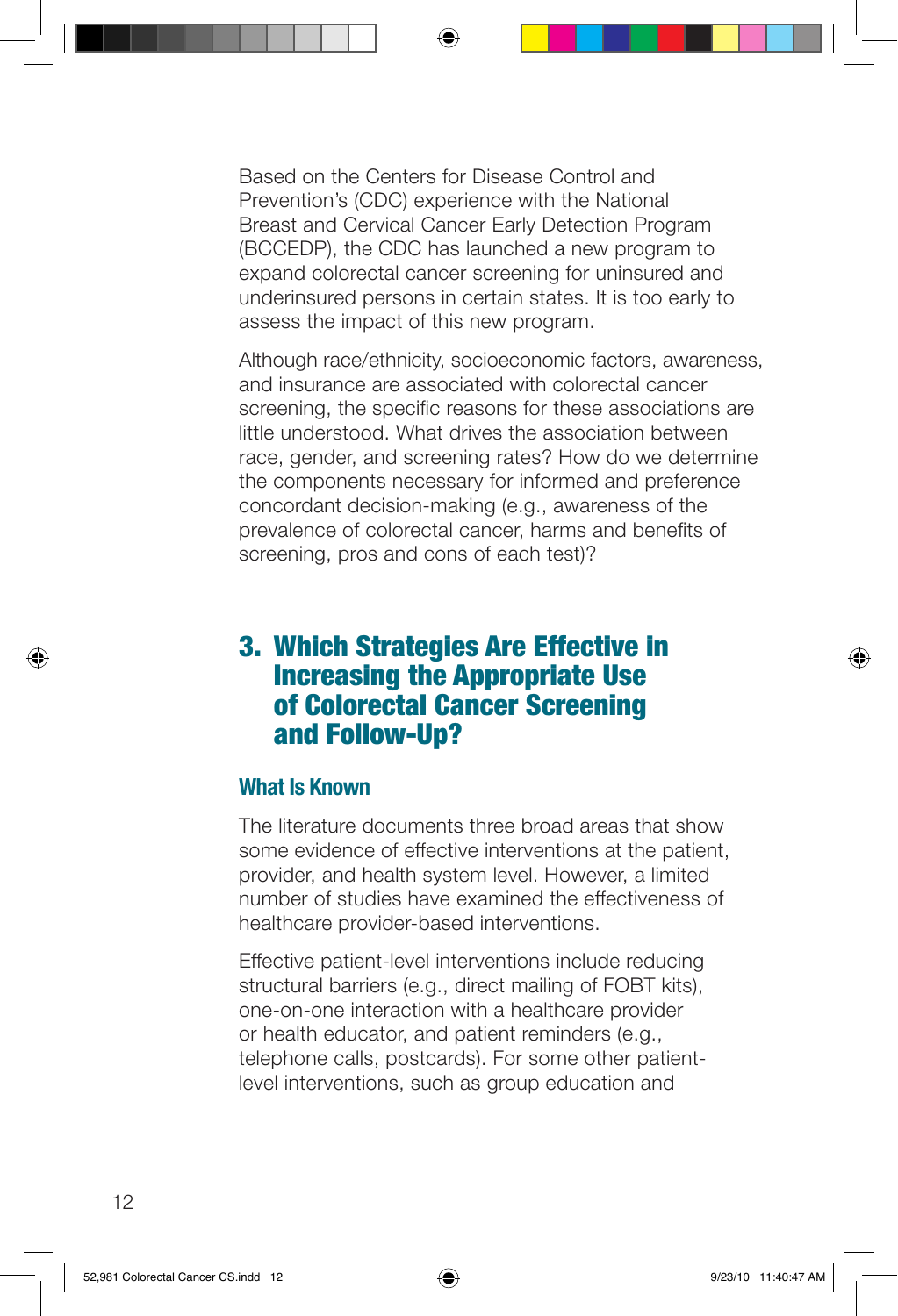small-scale media campaigns, there is insufficient evidence to determine effectiveness.

Although few studies have assessed the effectiveness of provider interventions, the VA system has successfully increased colorectal cancer screening with a multimodality approach that includes provider training, computerized reminders, audit and feedback, as well as coordinated care between primary care physicians and gastroenterologists.

Effective interventions at the healthcare system level refer to the implementation of system-based changes to increase the number of referrals for screening. Studies conducted within integrated healthcare systems—such as the VA, Kaiser Permanente, and the National Health Service in the United Kingdom—have found that organized approaches to screening dramatically increased colorectal cancer screening rates. In addition, some studies have documented the effectiveness of patient navigators (or similar approaches) when used as part of a healthcare system's intervention.

### What Needs To Be Learned

There is limited knowledge regarding the effectiveness of colorectal cancer screening interventions across racial/ethnic, socioeconomic, and geographic groups. Moreover, it is unclear whether interventions targeting one group can be implemented successfully in other groups or whether various cultural groups require specially tailored interventions.

The scientific evidence is mixed regarding the effectiveness of community-based interventions for increasing colorectal cancer screening. In most cases, these interventions are a constellation of multiple efforts—for example, multimedia educational campaigns (e.g., billboards, radio ads), town hall-type meetings, and community health workers. However, the design of these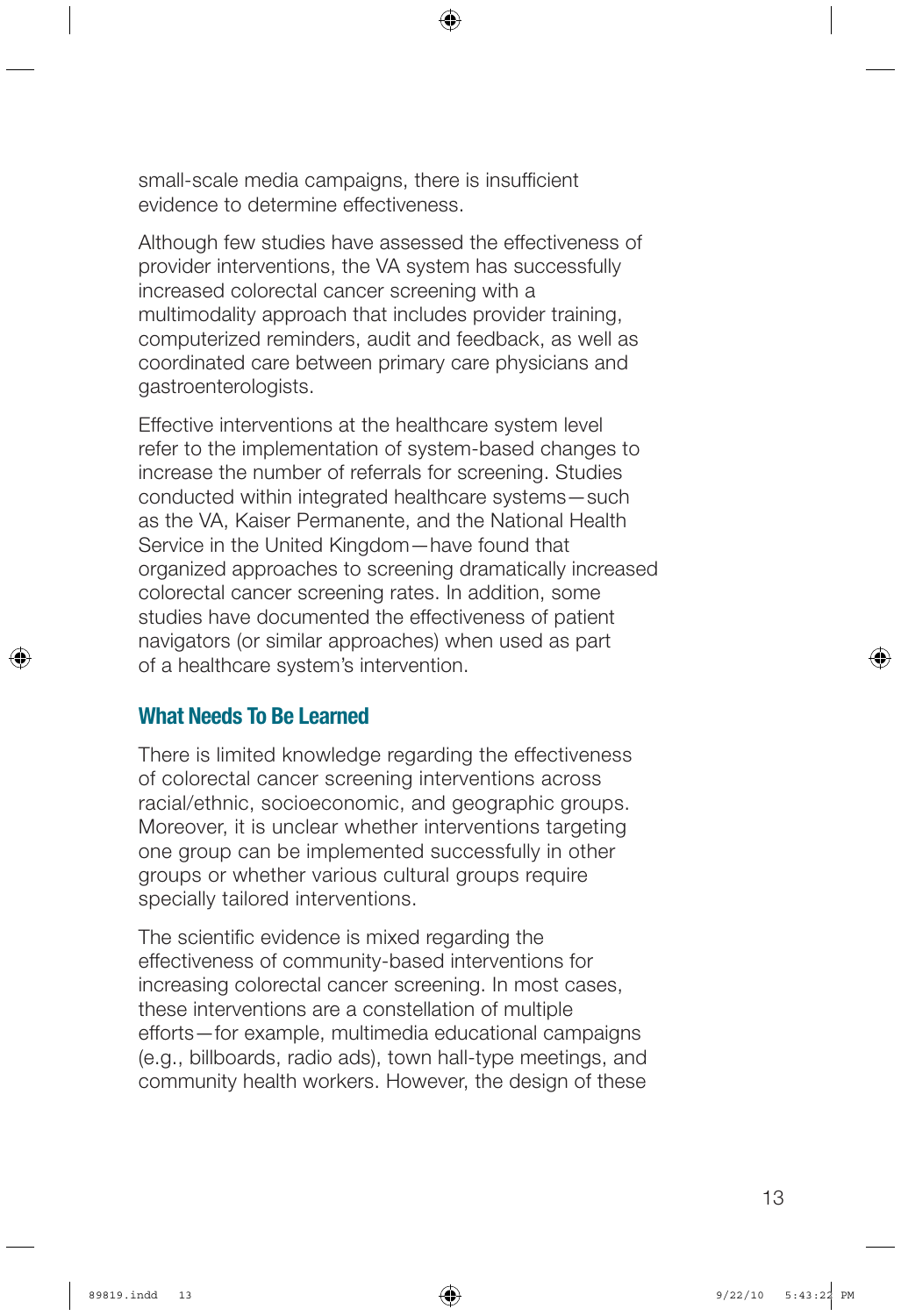studies often makes it challenging to identify which of these components (or which combination) is effective.

There is also a need to understand more about what health education or mass media messaging strategies would be most effective in motivating patients to participate in screening efforts. It is unclear how the effectiveness of these messages may differ among screening modalities.

The effect of patient preferences on colorectal cancer screening rates has not been well studied. We know very little about how preferences for screening modalities are formed; how they are related to knowledge, beliefs, and cultural norms; and whether these preferences vary across sociodemographic groups. It is also unknown whether patient preferences change over time; it is also unknown what factors may influence that change. Given the multiple options for colorectal cancer screening, interventions that provide decision support and incorporate patient preferences may be effective at increasing colorectal cancer screening rates across diverse populations.

Financial incentives have been shown to influence patient and provider behavior in other diseases; yet little research is available on the impact of financial incentives on colorectal cancer screening rates. In the era of pay for performance, it is important to understand how financial incentives to providers or practices affect colorectal cancer screening rates. Similarly, more information is needed on how incentives directed at patients are likely to impact screening rates. In addition, more information is needed on optimal levels of incentives at both patient and provider levels, as well as on effective implementation and monitoring strategies.

There are multiple screening options for colorectal cancer, unlike for other cancers. This increases complexity for both patients and providers. It is unknown how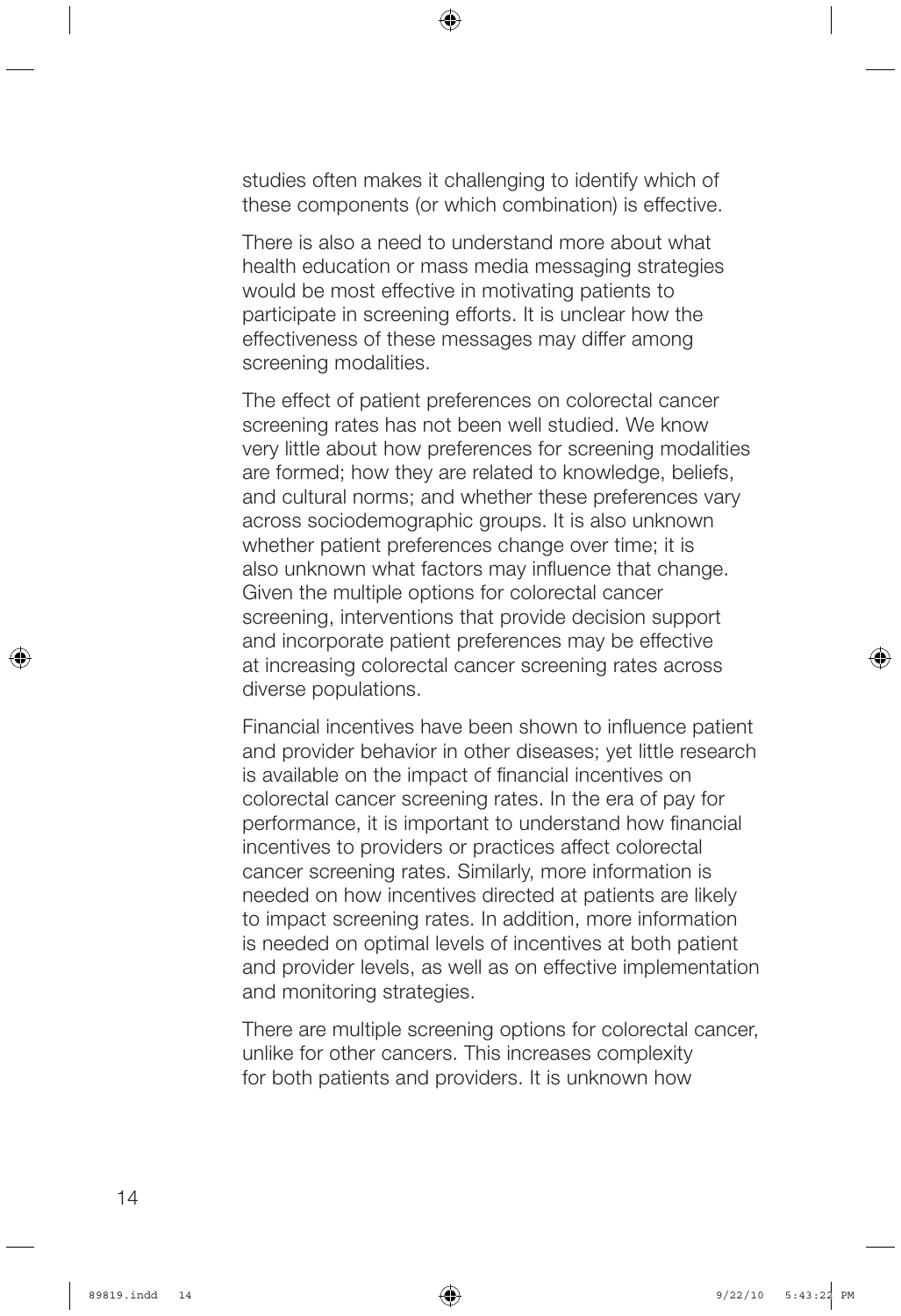the complexity of colorectal cancer screening affects screening rates.

Some of the gaps in knowledge regarding effective interventions for increasing colorectal cancer screening rates—especially in ethnic minority, underserved, and uninsured populations—are partly due to limitations of existing research methodology. Randomized clinical trials have been adopted as the "gold standard" for assessing the effectiveness of interventions; yet in some instances, these trials may be impractical or unethical. Therefore, well-designed interventions that propose alternative methods (e.g., quasi-experimental designs, community-based participatory research, times series) should be encouraged.

## 4. What Are the Current and Projected Capacities to Deliver Colorectal Cancer Screening and Surveillance at the Population Level?

In planning the implementation of population-based screening programs, the current and future capacity to provide the various recommended screening modalities must be considered. Capacity involves not only laboratory and endoscopic facilities and providers, but also support for informed decision-making, as well as the primary care resources needed to coordinate screening services, to communicate results effectively, and to track and followup positive screening findings.

### What Is Known

Few studies, primarily conducted in the early 2000s, have addressed the topic of capacity to deliver colorectal cancer screening. Furthermore, the available data focus on endoscopic capacity. These data are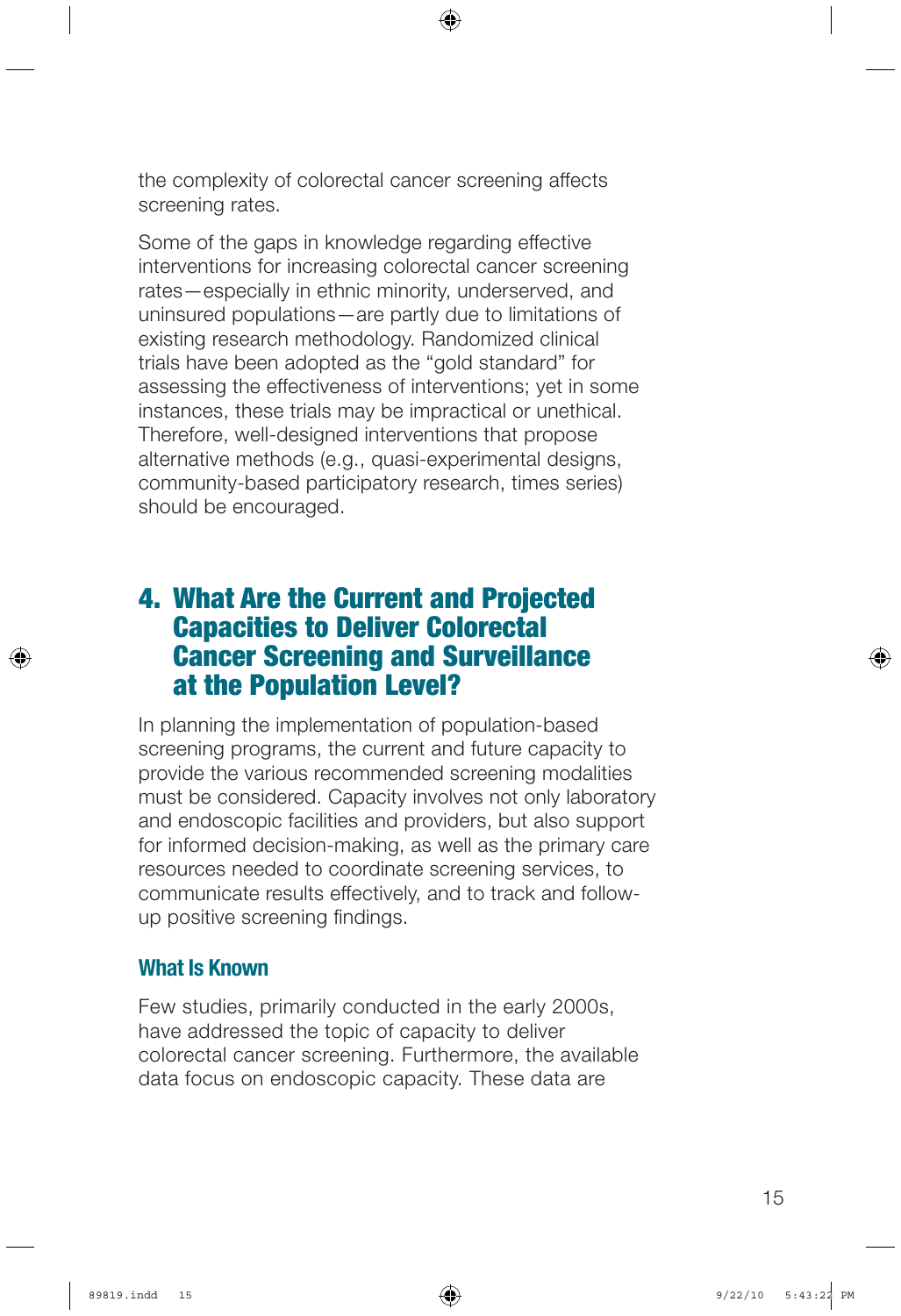limited by the uncertain validity of self-reported data from provider or facility endoscopists on current practice volume and available capacity, the lack of standard definitions, and the lack of distinction between screening and surveillance colonoscopy.

Notably, these studies have produced widely variable results, likely reflecting differences in assumptions about uptake, the size of the eligible population, and the available workforce and facilities. In addition, they fail to account for the resources needed to reach the large numbers of individuals who are currently unscreened.

Different resources are needed for different screening modalities. Although sampling for FOBT is selfadministered, laboratory facilities are needed to analyze and interpret results; endoscopy requires dedicated facilities with highly trained providers and staff and expensive equipment. It is important to note that although multiple screening strategies are available, positive results of FOBT, flexible sigmoidoscopy, flexible sigmoidoscopy/ FOBT, and computed tomography colonography all require subsequent colonoscopy. If FOBT were used as the primary screening strategy, estimates suggest that there is currently sufficient colonoscopy capacity to follow up positive FOBT results. If flexible sigmoidoscopy or flexible sigmoidoscopy/FOBT were used as the primary screening strategy, it is unlikely that current flexible sigmoidoscopy capacity is sufficient; however, current colonoscopy capacity may be sufficient to follow up positive flexible sigmoidoscopy results. If colonoscopy were the primary screening strategy, there is substantial uncertainty that current colonoscopy capacity would be sufficient. Some modeling estimates suggest that colonoscopy capacity may be sufficient if screening targets are achieved over a 5- to 10-year period.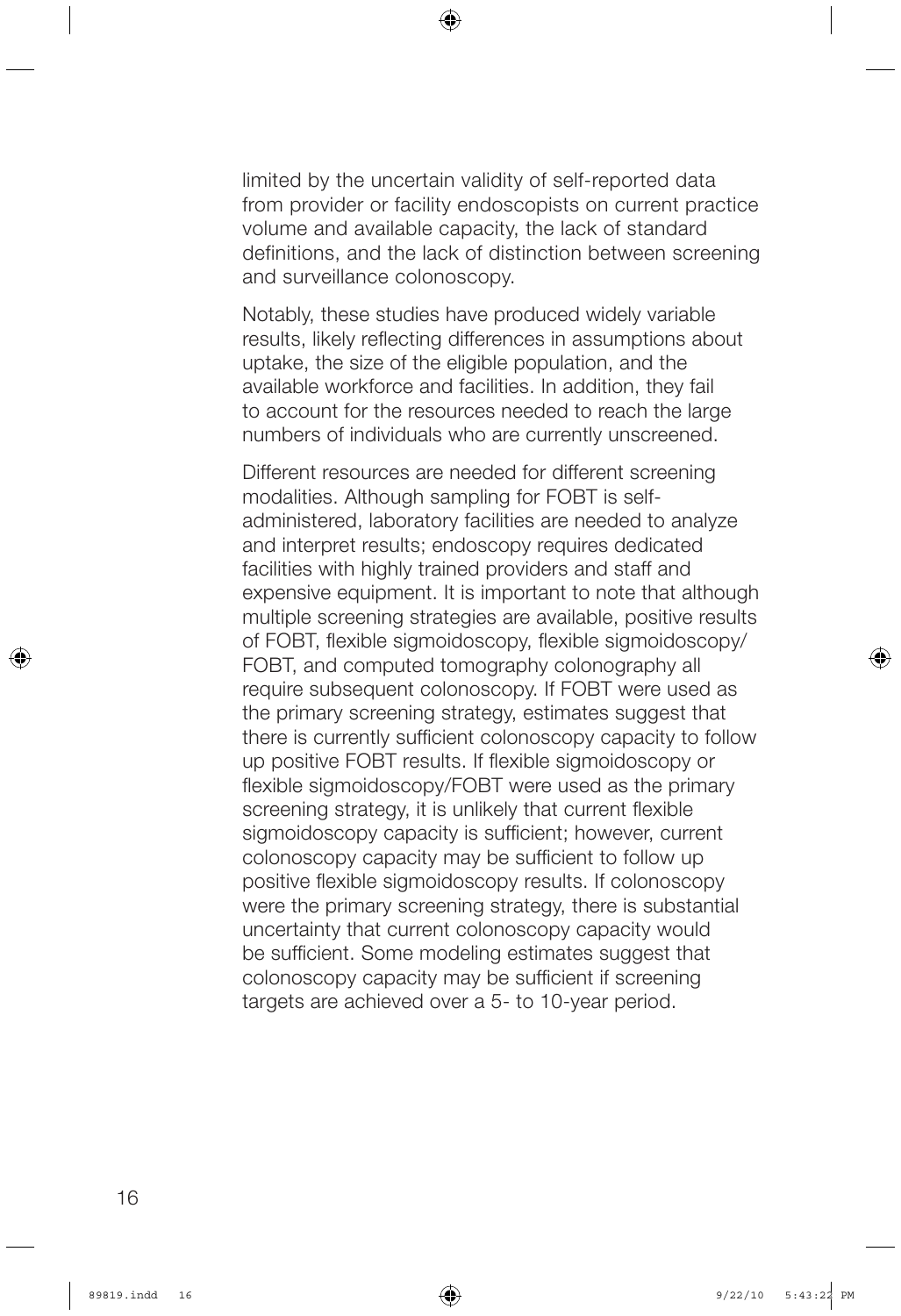### What Needs To Be Learned

Given the uncertainty of the available evidence and the wide variability across studies, additional data are needed to generate more precise estimates of the current and projected endoscopic capacity, the projected demand, and the impact of overuse and misuse on capacity estimates. Also needed is a better understanding of other aspects of capacity, including provider training, required personnel, and other resources needed to maximize appropriate use of screening and surveillance and to monitor quality. One aspect of this involves developing strategies to ensure that individuals have the resources and support necessary to make informed choices about screening modalities that are most consistent with their preferences.

Because it is unlikely that current capacity is sufficient for strategies other than universal FOBT screening, expansion of endoscopic capacity may be needed. A first step may be to examine the feasibility of increasing productivity or efficiency of existing facilities. Expanding high-quality endoscopy training to more providers, including non-physicians, may also be warranted. Such expansion would require careful consideration of quality and patient satisfaction. Also needed is evaluation of the role of incentives, disincentives, and third-party payment policies for performing endoscopy.

It is clear that capacity varies widely by geographic region and urban/rural location, and therefore, national capacity may not reflect local capacity. The needs of communities vary; identifying strategies to match capacity with need is critical. For example, evaluation is needed to understand whether incentives for providing screening services in underserved areas will ameliorate the uneven distribution of resources.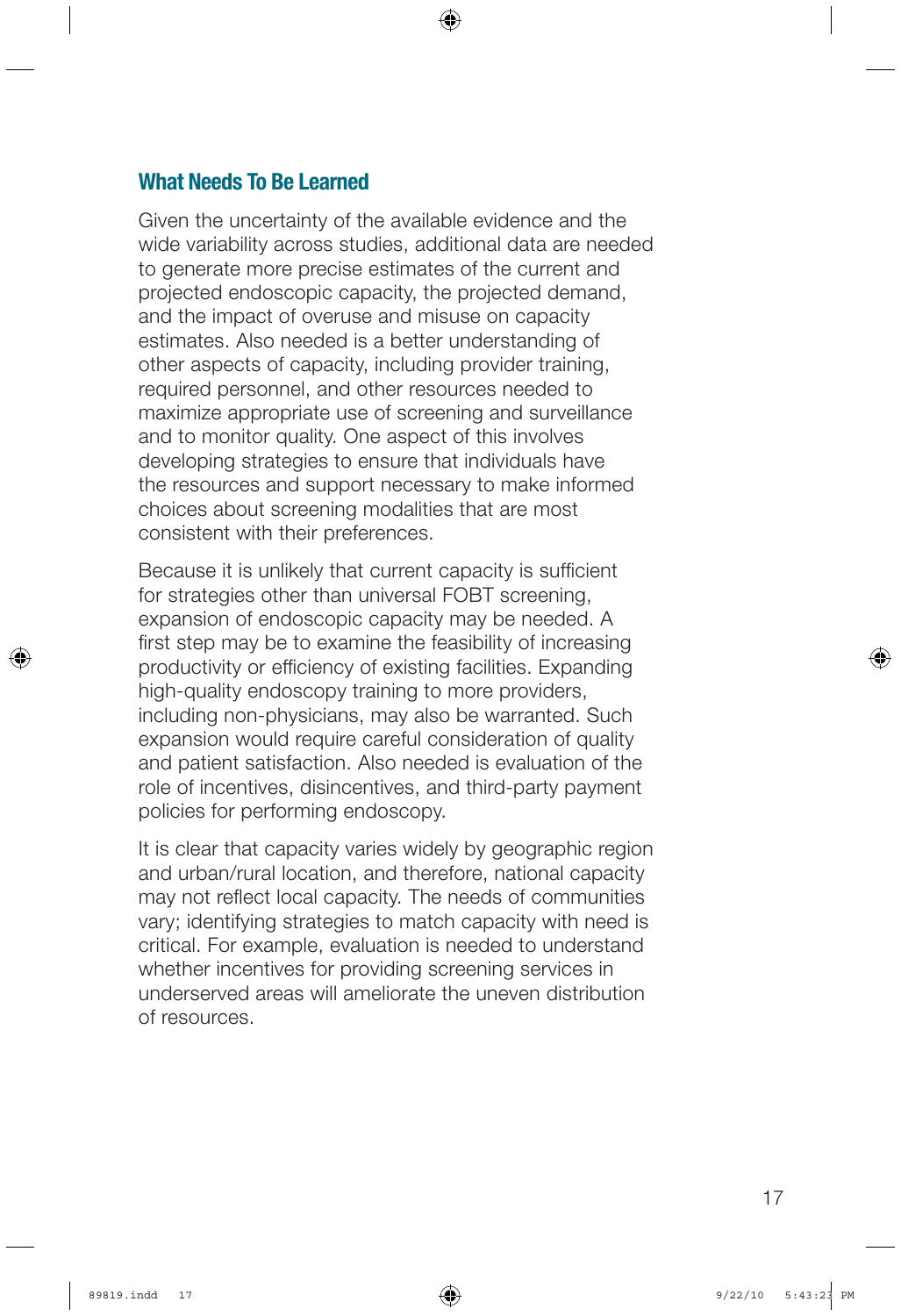As additional screening strategies are developed and become more widely adopted, their role in the delivery of population-based colorectal cancer screening and the impact on overall capacity must be considered. Capacity estimates must be responsive to new evidence about the comparative effectiveness of screening strategies, changes in screening recommendations, and shifts in preferences for various tests.

## 5. What Are the Effective Approaches for Monitoring the Use and Quality of Colorectal Cancer Screening?

At present, no comprehensive system in the United States effectively monitors the use or quality of colorectal cancer screening across a range of populations and for all approved modalities. Effective monitoring of screening is complicated by the variety of screening methods and the varying intervals for screening among methods (e.g., 10 years for colonoscopy versus annually for FOBT). This variety of modalities also complicates monitoring because some approaches (e.g., colonoscopy) require more resources than others (e.g., FOBT). Ultimately, a robust system should be usable for setting and monitoring population-based goals and should contribute to improved understanding of the relative benefits of different screening strategies, as well as factors associated with optimal use of each approach. The system should be of a sufficient scale to provide accurate estimates of underuse, overuse, misuse, and quality, and it should be timely, flexible, and affordable.

Current sources of population-based data that are available for monitoring colorectal cancer screening in the United States are inadequate for estimating rates and essentially nonexistent for assessing appropriate use. Assessment of quality on a population level is limited to a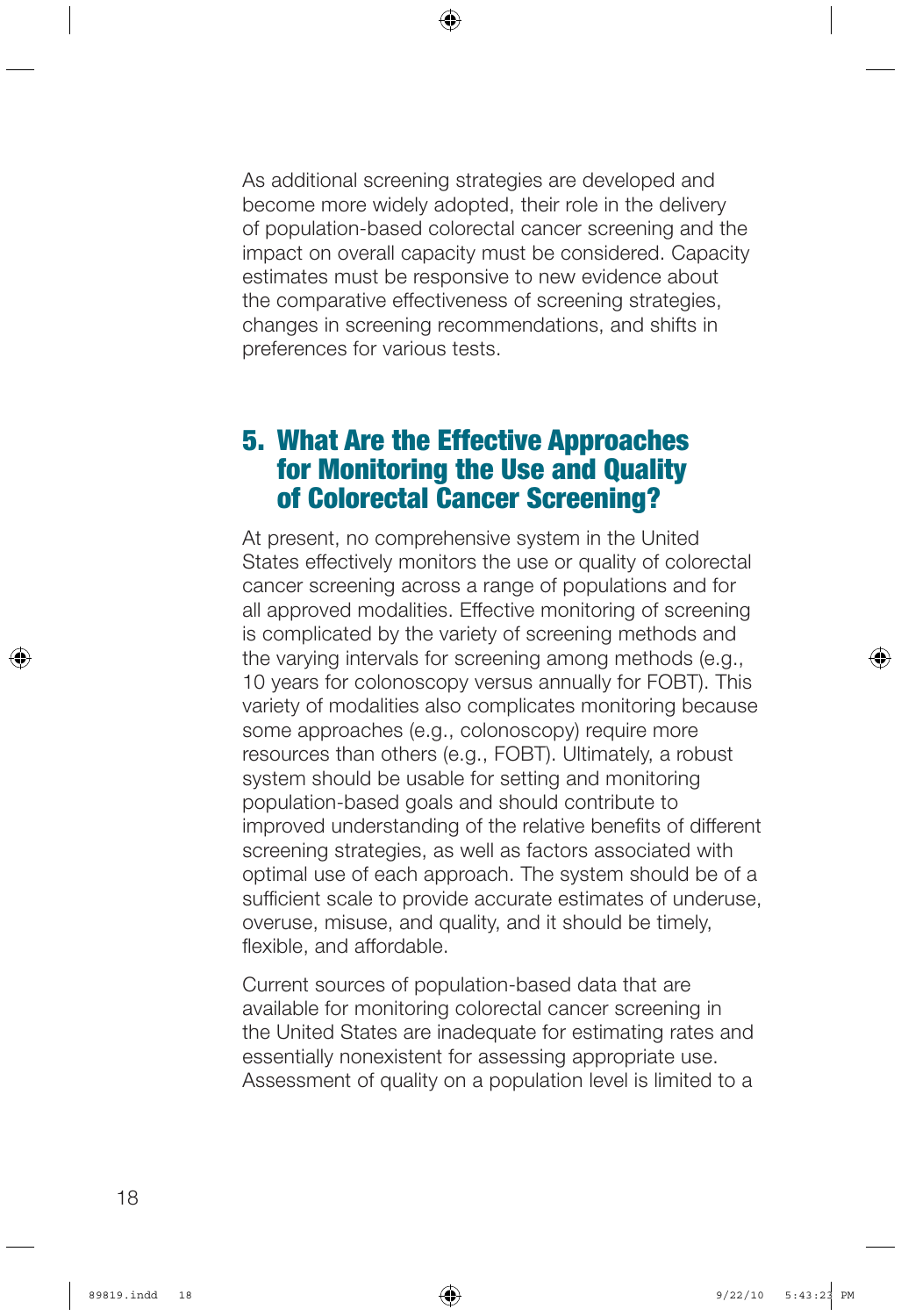few measures, such as frequency of major complications, polyp detection rate, and missed cancers following colonoscopy. Other measures—such as the percentage of patients undergoing colonoscopy with adequate bowel preparation, colonoscopic withdrawal times, and the percentage of FOBT cards with an adequate sample are not widely available on a population basis. Ideally, both use and quality should be measured in the same population; however, most available data address one or the other, but not both.

### What Is Currently Done

Population-based surveys, such as the National Health Interview Survey (NHIS) and the Behavioral Risk Factor Surveillance System (BRFSS), include questions about colorectal cancer screening modality and timing and are the major source of information about trends in colorectal cancer screening rates. Compared with reviews of patient records, however, such surveys may not accurately distinguish colonoscopy from sigmoidoscopy and may overestimate the rate of screening. The surveys do not include questions about overuse, misuse, or outcomes of screening.

The Healthcare Effectiveness Data and Information Set (HEDIS) measures for colorectal cancer screening are based on the experience of persons enrolled in selected managed care plans and are reported in aggregate by plan. Current reporting does not permit the assessment of screening rates by age, race, or gender. The measures do not specify which screening modality was used, and they include no information about quality, complication rates, or follow-up.

Administrative data sets, such as Medicare data or data from health plans, can be used to measure rates of screening and follow-up medical care. The data are most accurate for assessing use of colonoscopy or flexible sigmoidoscopy and least accurate for measuring use of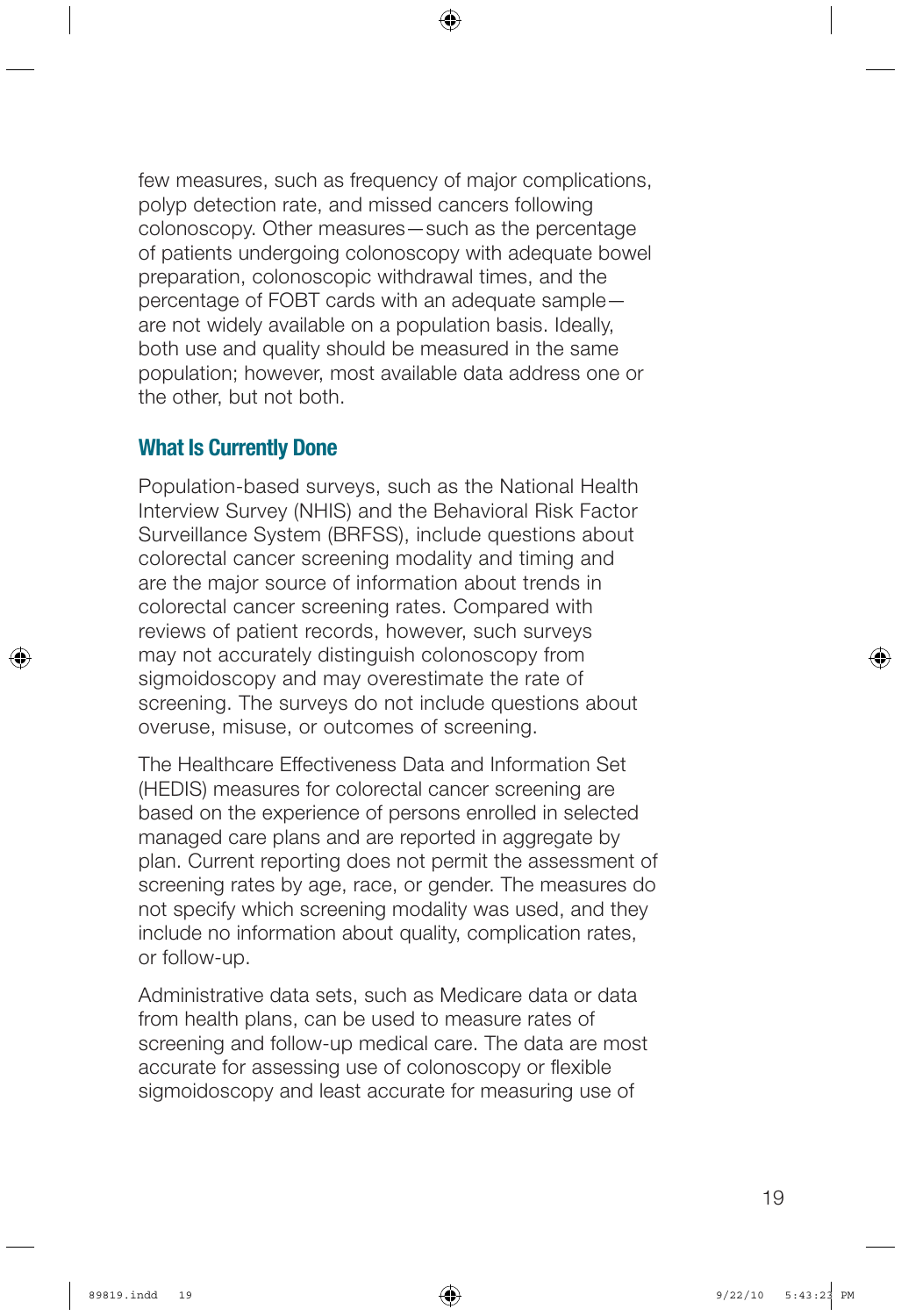FOBT. The long period of coverage needed (10 years) to determine that someone is nonadherent to screening recommendations is a limiting factor. Administrative data are a good source of information on the rate and nature of complications related to colorectal cancer screening (e.g., colon perforation) that require specific treatment (e.g., hospitalization, surgery).

Electronic medical records provide detail that is not available in administrative databases, but these records rarely cover an entire population. Few electronic medical record systems are designed for population monitoring, and their use for these purposes generally relies on text fields and complex algorithms that draw information from clinical notes and laboratory reports. Electronic medical records have the potential for assessing the indication for a test, results, time to follow-up, and complications.

## What Could Be Done

Given the reported link between increased rates of colorectal cancer screening and both decreased incidence of colorectal cancer and earlier stage at diagnosis, cancer registries might be used to monitor the incidence and stage of colorectal cancer in population subgroups to identify regions with relatively low rates of colorectal cancer screening. The value of cancer registries could be extended if they were to collect information on whether a tumor was detected as a result of screening or evaluation of symptoms.

Data on use and quality should be collected by state and local programs to monitor the rate and quality of colorectal cancer screening.

A colorectal cancer screening registry analogous to the Breast Cancer Surveillance Consortium should be established to monitor rates of colorectal cancer screening, overuse, quality, and complications.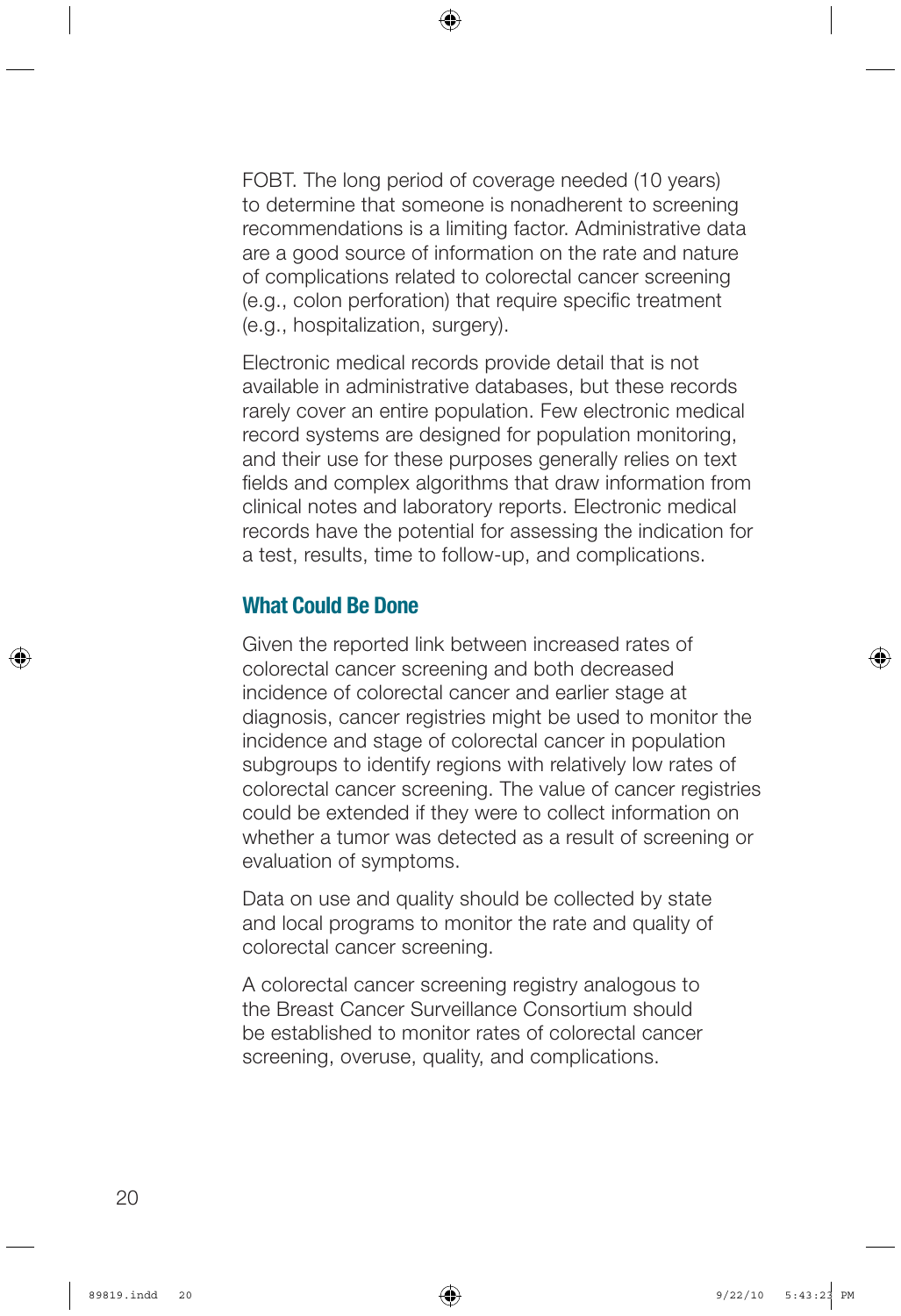Expansion and analysis of existing data sources and collaborative databases relating to colorectal cancer screening and quality should be supported. These sources include the Clinical Outcomes Research Initiative (CORI) endoscopy database, the Cancer Research Network (CRN), and the Computed Tomography Colonography Registry.

An ideal monitoring system should be able to estimate rates of screening regardless of a patient's insurance status and demographic characteristics and to assess use, appropriateness, and outcomes. A variety of strategies will likely need to be combined to obtain a relatively complete picture of colorectal cancer screening and quality.

## 6. What Research is Needed to Make the Most Progress and Have the Greatest Public Health Impact in Promoting the Appropriate Use of Colorectal Cancer Screening?

Evidence to guide colorectal cancer screening practice and policy is essential. The systematic review of available evidence reveals substantial and significant gaps. There will have to be a greater investment in research on the effectiveness of alternative approaches to engage the population in screening, to support the delivery of screening services, and to enhance systems of care to facilitate access to screening and appropriate followup. The recommendations for each of the key questions addressed in this document follow.

*Tracking Trends in Colorectal Cancer Screening.* The panel recommends the development of an infrastructure for capturing information concerning colorectal cancer screening, follow-up, and cancer outcomes. This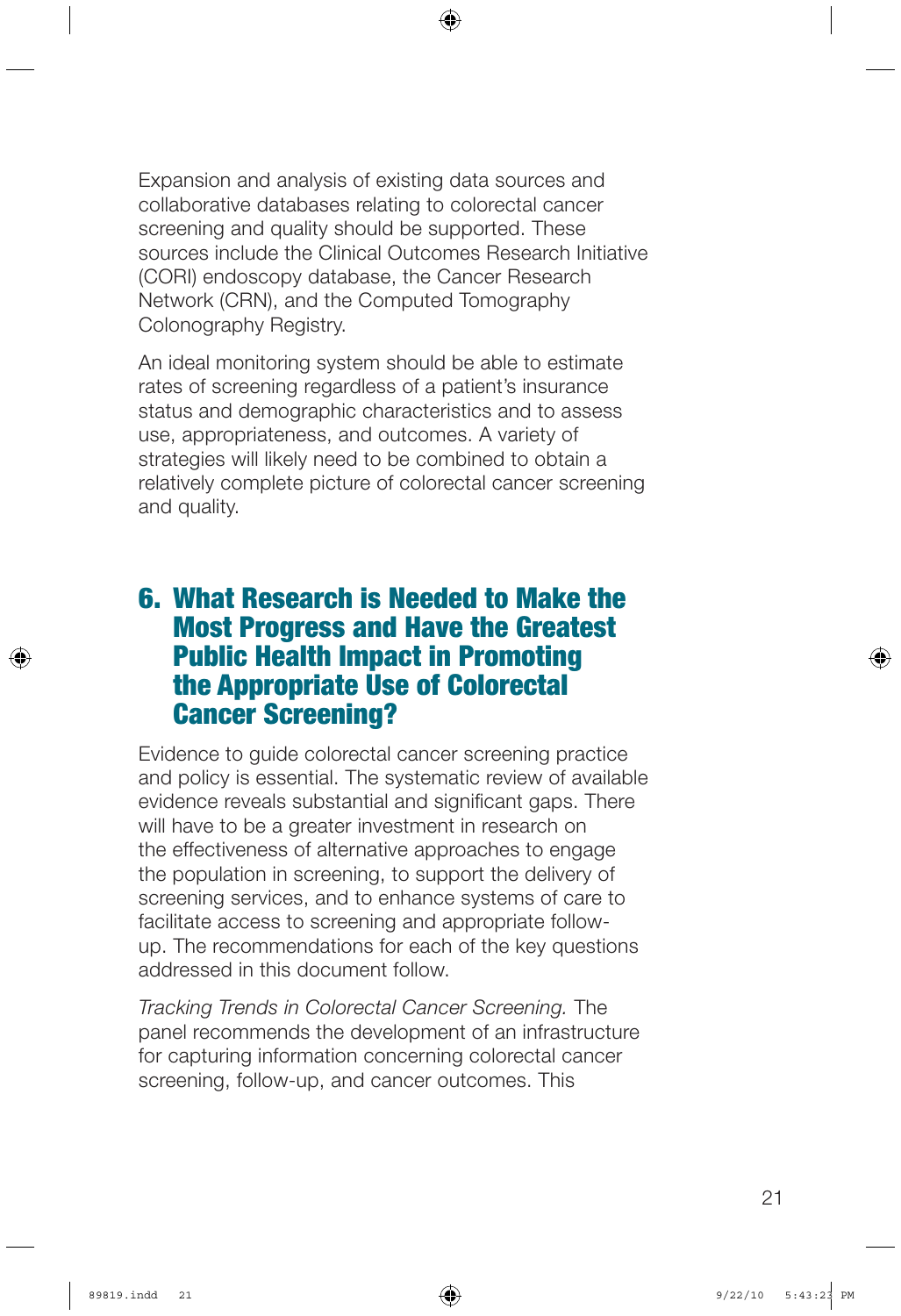infrastructure could be patterned on the existing Breast Cancer Surveillance Consortium. The system should include existing screening modalities and allow for adding new screening techniques. In addition, the proposed monitoring system could include expansions, extensions, and greater use of the BRFSS, the Medicare Current Beneficiary Survey, the Medical Expenditure Panel Survey, NHIS, and administrative data that will allow tracking of population screening by subgroups, as well as by screening method.

*Factors Influencing Use of Colorectal Cancer Screening.* The panel recommends research (1) to study patient preferences and other factors influencing informed and shared decision-making regarding the choice of a colorectal cancer screening modality; (2) to better understand and reduce barriers (e.g., insurance coverage, out-of-pocket costs) to timely and appropriate colorectal cancer screening; (3) to study physician recommendations to the patient regarding the choice of screening modalities and adherence to guideline recommendations; (4) to understand how integrated systems achieve high levels of performance (e.g., electronic medical record decision support, performance incentives); and (5) to study how practices outside of integrated systems can create an infrastructure that promotes high performance.

*Effective Strategies for Increasing Appropriate Use.* The panel recommends research to (1) evaluate interventions aimed at patients, providers, systems of healthcare, and communities to increase rates of screening and appropriate follow-up; (2) eliminate racial/ ethnic, socioeconomic, and geographic disparities in colorectal cancer screening; (3) assess sustainability of successful interventions that increase the rate of colorectal cancer screenings and disseminate evidencebased interventions; and (4) improve the acceptability and performance of screening techniques.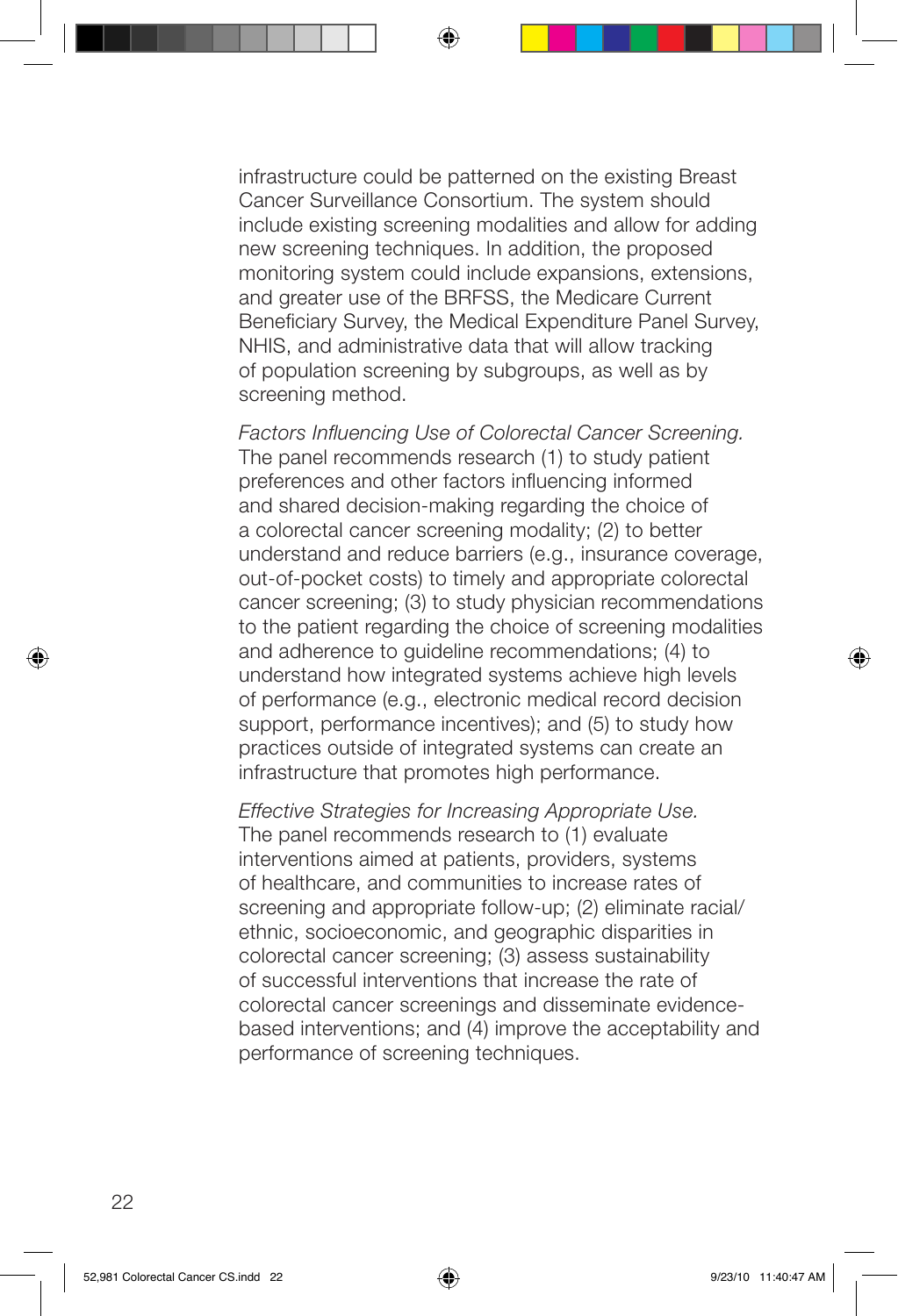*Current and Projected Colorectal Cancer Screening Capacity.* The panel recommends (1) modeling and other research approaches to assess the demand and capacity for colorectal cancer screening across geographic areas; (2) research assessing various options for expanding the supply of providers, including additional specialists, and more widespread use of appropriately trained primary care physicians or non-physician providers conducting lower endoscopy; and (3) further research on what constitutes adequate training.

*Effective Monitoring of Use and Quality of Colorectal Cancer Screening.* In addition to the comprehensive monitoring infrastructure recommended above, the panel recommends research that (1) examines strategies for community and regional monitoring of colorectal cancer screening outcomes and the performance of methods used to screen; and (2) evaluates the performance of new colorectal cancer screening tests as they emerge.

## **Conclusions**

The panel finds that despite substantial progress toward higher colorectal cancer screening rates nationally, screening rates fall short of desirable levels. Targeted initiatives to improve screening rates and reduce disparities in underscreened communities and population subgroups could further reduce colorectal cancer morbidity and mortality. This could be achieved by utilizing the full range of screening options and evidencebased interventions for increasing screening rates. With additional investments in quality monitoring, Americans could be assured that all screening achieves high rates of cancer prevention and early detection. To close the gap in screening, this report identifies the following priority areas for implementation and research to enhance the use and quality of colorectal cancer screening:

• Eliminate financial barriers to colorectal cancer screening and appropriate follow-up.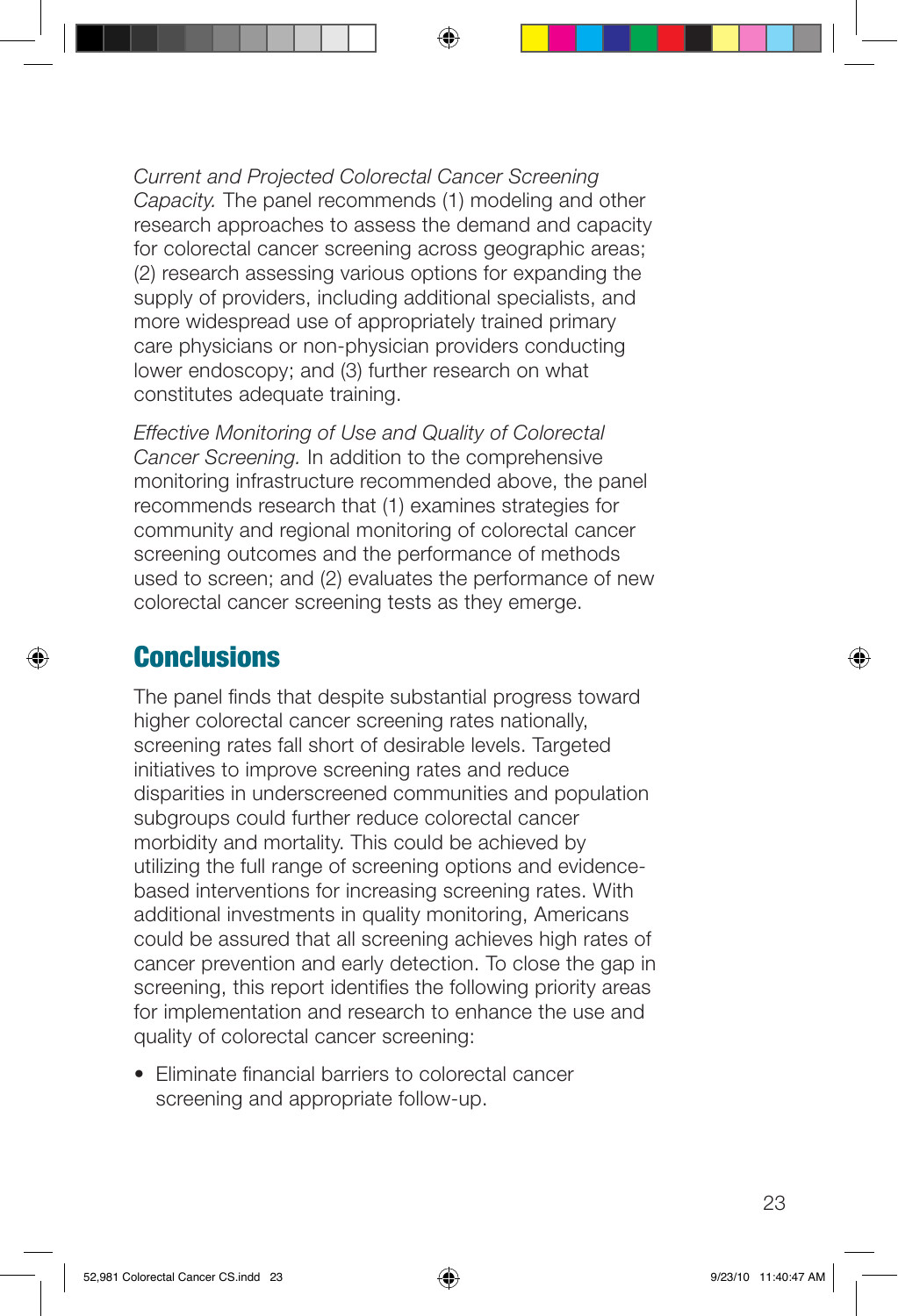- Widely implement interventions that have proven effective at increasing colorectal cancer screening, including patient reminder systems and one-on-one interactions with providers, educators, or navigators.
- Conduct research to assess the effectiveness of tailoring programs to match the characteristics and preferences of target population groups to increase colorectal cancer screening.
- Implement systems to ensure appropriate follow-up of positive colorectal cancer screening results.
- Develop systems to assure high quality of colorectal cancer screening programs.
- Conduct studies to determine the comparative effectiveness of the various colorectal cancer screening methods in usual practice settings.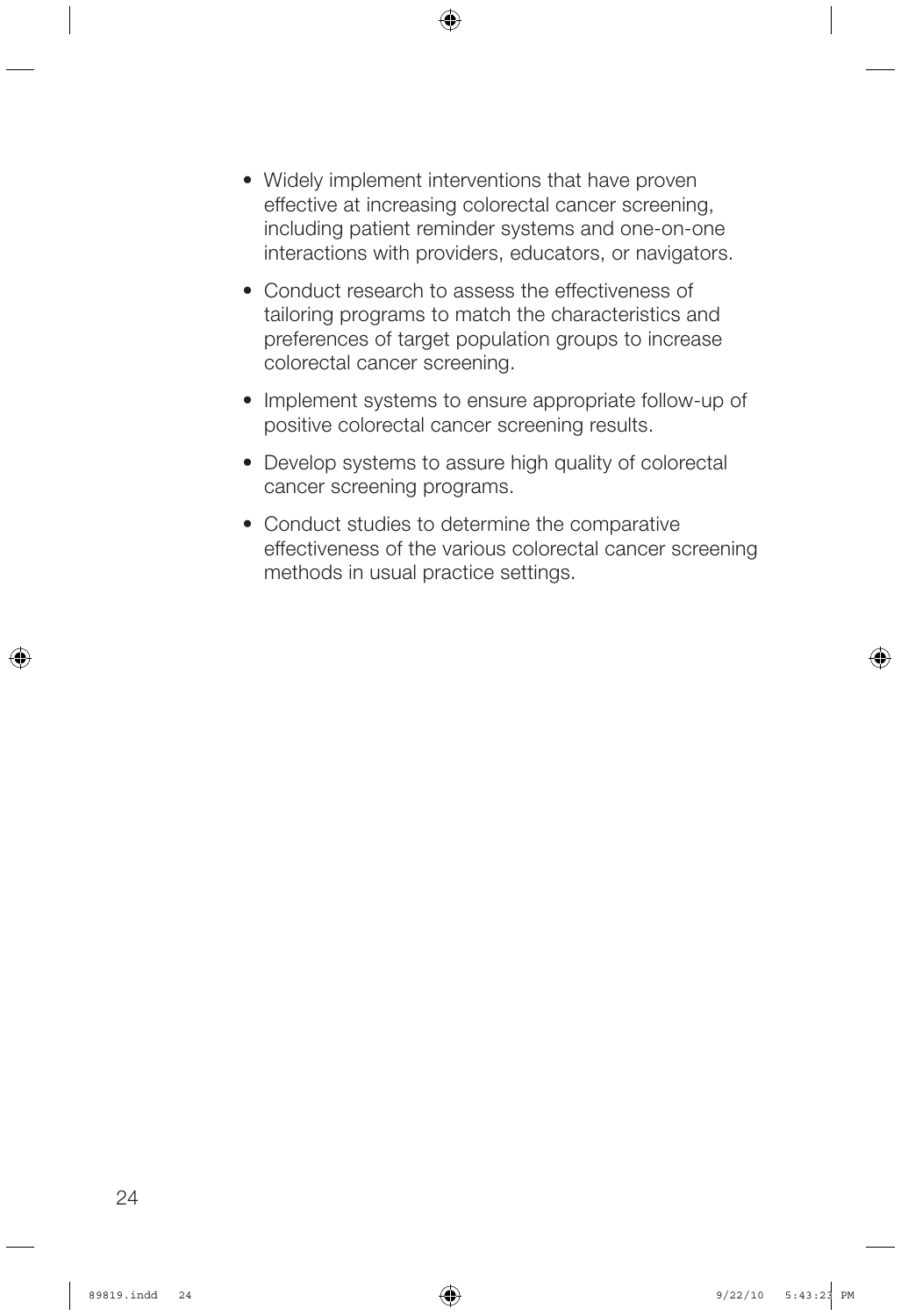## State-of-the-Science Panel

#### Donald Steinwachs, Ph.D.

*Panel and Conference Chairperson Professor and Interim Director* Johns Hopkins Institute for Policy Studies *Director* Health Services Research and Development Center Bloomberg School of Public Health The Johns Hopkins University Baltimore, Maryland

#### Jennifer Dacey Allen, D.Sc., M.P.H., R.N.

*Assistant Professor* Dana-Farber Cancer Institute Harvard Medical School Boston, Massachusetts

#### William Eric Barlow, Ph.D.

*Senior Biostatistician* Cancer Research and **Biostatistics** *Research Professor* Department of Biostatistics University of Washington Seattle, Washington

#### R. Paul Duncan, Ph.D.

*Professor and Chair* Department of Health Services Research, Management, and Policy College of Public Health and Health Professions University of Florida Health Science Center Gainesville, Florida

#### Leonard E. Egede, M.D., M.S.

*Professor of Medicine* Department of Medicine *Director* Center for Health Disparities Research Medical University of South Carolina Charleston, South Carolina

#### Lawrence S. Friedman, M.D.

*Professor of Medicine* Harvard Medical School and Tufts University School of Medicine *Chair* Department of Medicine Newton-Wellesley Hospital Newton, Massachusetts

#### Nancy L. Keating, M.D., M.P.H.

*Associate Professor of Medicine and Health Care Policy* Department of Health Care Policy Harvard Medical School Boston, Massachusetts

#### Paula Kim

*Chief Executive Officer* Translating Research Across **Communities** Green Cove Springs, Florida

#### Judith R. Lave, Ph.D.

*Professor of Health Economics Director* Pennsylvania Medicaid Policy Center Graduate School of Public Health University of Pittsburgh Pittsburgh, Pennsylvania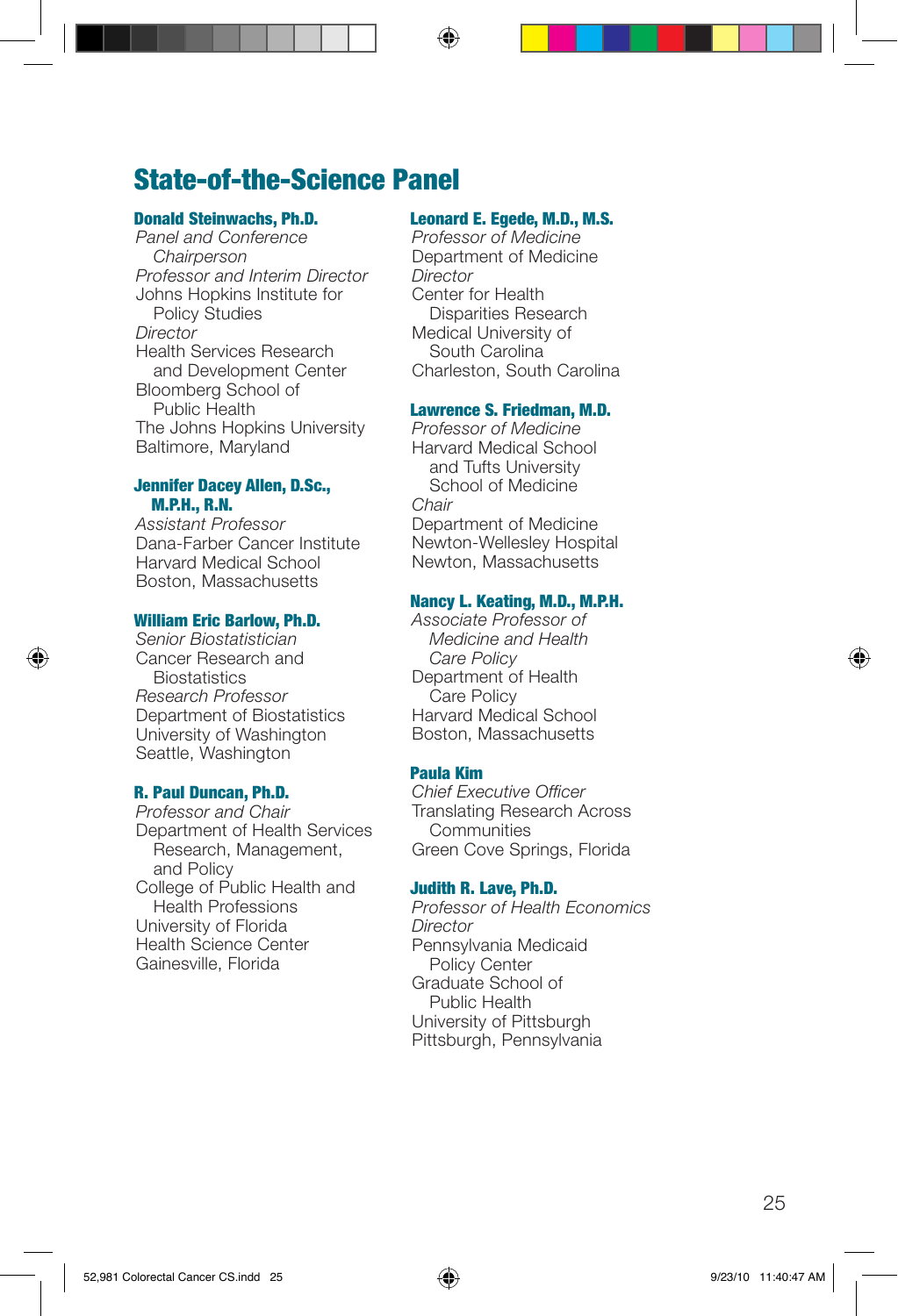#### Thomas A. LaVeist, Ph.D.

*William C. and Nancy F. Richardson Professor in Health Policy Director* Hopkins Center for Health Disparities Solutions Bloomberg School of Public Health The Johns Hopkins University Baltimore, Maryland

#### Roberta B. Ness, M.D., M.P.H.

*Dean and M. David Low Chair in Public Health* The University of Texas School of Public Health Houston, Texas

## Speakers

#### John Z. Ayanian, M.D., M.P.P.

*Professor, Medicine and Health Care Policy* Harvard Medical School *Professor, Health Policy and Management* Harvard School of Public Health Boston, Massachusetts

#### Mary Barton, M.D., M.P.P.

*Scientific Director, U.S. Preventive Services Task Force* Center for Primary Care, Prevention, and Clinical **Partnerships** Agency for Healthcare Research and Quality (AHRQ) Rockville, Maryland

#### Roshan Bastani, Ph.D.

*Professor of Health Services Associate Dean for Research* UCLA School of Public Health Los Angeles, California

#### Robert J. Optican, M.D.

*Director of Cardiothoracic Imaging* Baptist Memorial Hospitals Memphis, Tennessee

#### Beth A. Virnig, Ph.D., M.P.H.

*Professor* University of Minnesota School of Public Health Division of Health Policy and Management Minneapolis, Minnesota

#### Allen J. Dietrich, M.D.

*Associate Director of Population Sciences* Norris Cotton Cancer Center *Professor* Departments of Community and Family Medicine Dartmouth Medical School Lebanon, New Hampshire

#### Russell Harris, M.D., M.P.H.

*Professor of Medicine* University of North Carolina School of Medicine Cecil G. Sheps Center for Health Services Research Chapel Hill, North Carolina

#### Debra J. Holden, Ph.D.

*Community Health Psychologist Senior Director, Community Health Promotion Research* RTI International Research Triangle Park, North Carolina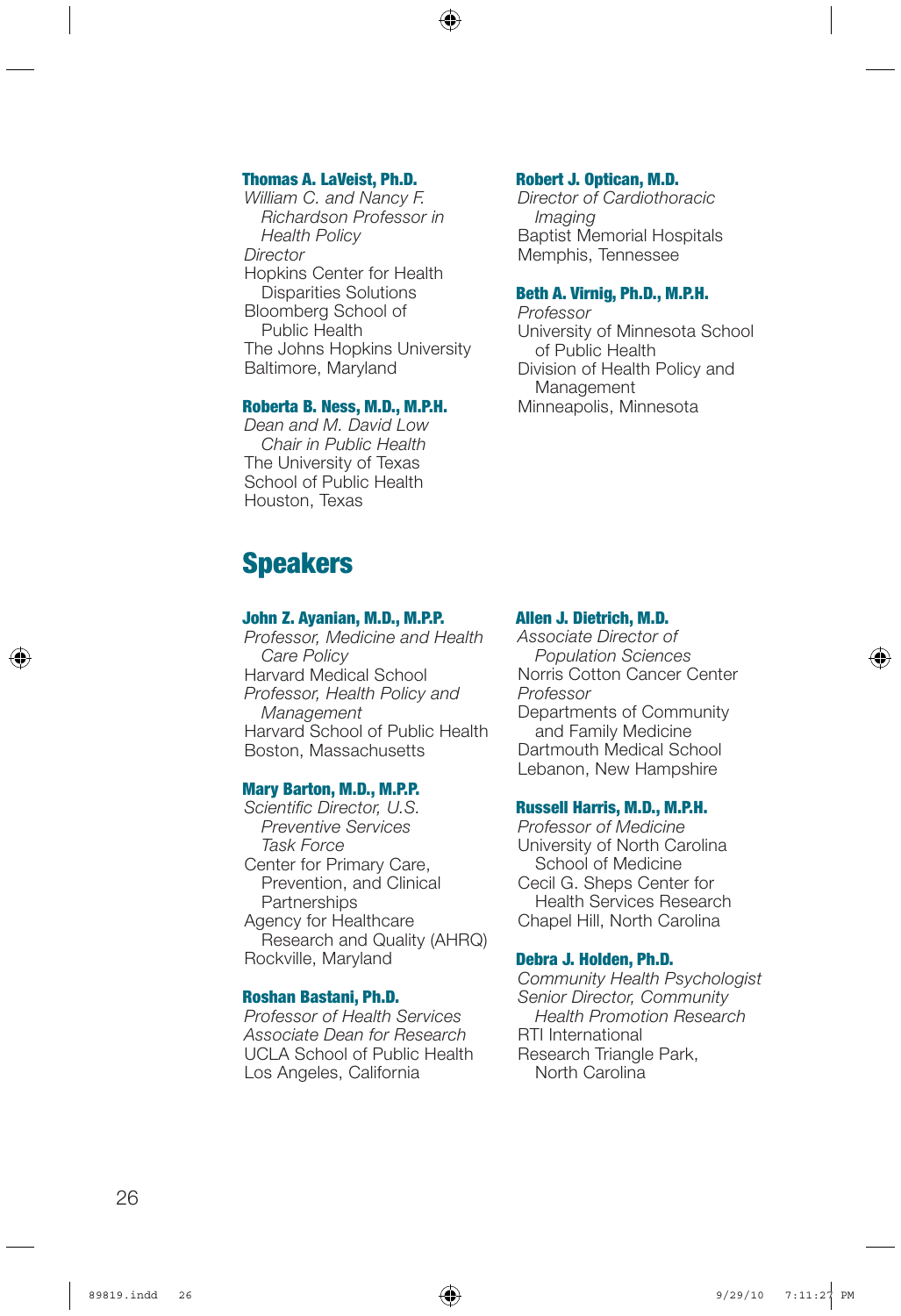#### C. Daniel Johnson, M.D.

*Professor of Radiology* Mayo Clinic Arizona Scottsdale, Arizona

#### Carrie N. Klabunde, Ph.D.

*Epidemiologist* Health Services and Economics Branch Applied Research Program Division of Cancer Control and Population Sciences National Cancer Institute National Institutes of Health Bethesda, Maryland

#### Jennifer Elston Lafata, Ph.D.

Department of Social and Behavioral Health, School of Medicine Virginia Commonwealth **University** Richmond, Virginia

#### Theodore R. Levin, M.D.

*Research Scientist Director of Colorectal Cancer Screening* Kaiser Permanente Northern California Oakland, California

#### David A. Lieberman, M.D., FACG

*Professor of Medicine and Chief* Division of Gastroenterology Department of Medicine Oregon Health and Science University/Veterans Affairs Medical Center Portland, Oregon

#### Megan C. McHugh, Ph.D.

*Director of Research* Health Research & Educational Trust American Hospital Association Washington, DC

#### Electra D. Paskett, Ph.D., M.P.H.

*Marion N. Rowley Professor of Cancer Research* College of Public Health The Ohio State University Columbus, Ohio

#### Julietta Patnick, C.B.E., B.A. (Hons.)

*Director* United Kingdom National Health Service Cancer Screening Programmes Fulwood House Sheffield S10 3TH United Kingdom

#### David F. Ransohoff, M.D.

*Professor of Medicine Clinical Professor of Epidemiology* Schools of Medicine and Public Health University of North Carolina at Chapel Hill Chapel Hill, North Carolina

#### Eric C. Schneider, M.D., M.Sc.

*Senior Scientist and Director* RAND Boston *Associate Professor* Department of Health Policy and Management Harvard School of Public Health Boston, Massachusetts

#### Laura C. Seeff, M.D.

*Acting Chief* Comprehensive Cancer Control Branch Division of Cancer Prevention and Control Centers for Disease Control and Prevention Atlanta, Georgia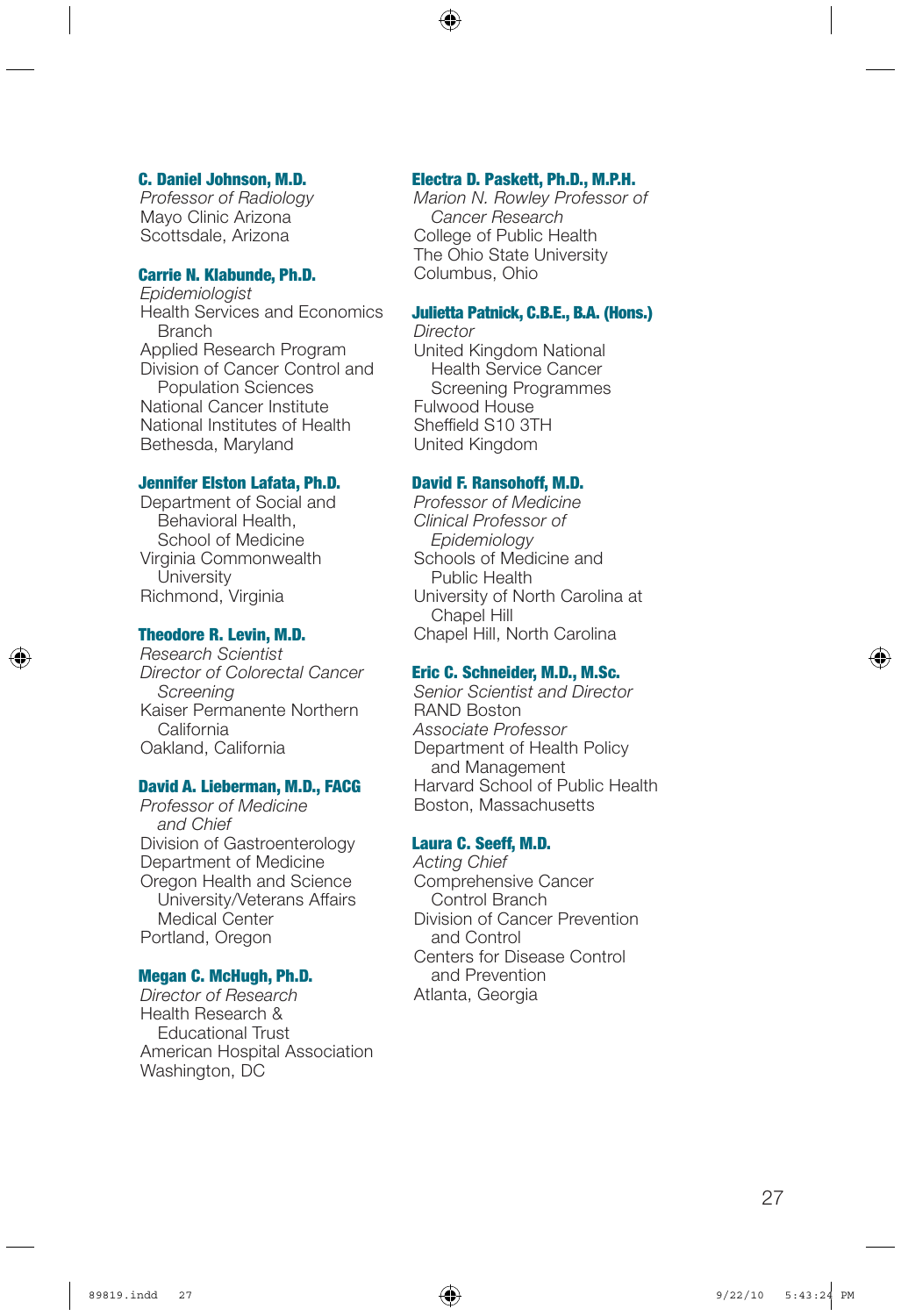#### Steven H. Woolf, M.D., M.P.H.

*Professor of Medicine* Departments of Family Medicine, Epidemiology, and Community Health *Director, VCU Center for Human Needs* Virginia Commonwealth **University** Richmond, Virginia

#### Ann G. Zauber, Ph.D.

*Associate Attending Biostatistician* Department of Epidemiology and Biostatistics Memorial Sloan-Kettering Cancer Center New York, New York

#### Elizabeth M. Yano, Ph.D., M.S.P.H.

*Adjunct Professor of Health Services* UCLA School of Public Health *Senior Social Scientist and Co-Director* VA Center for the Study of Healthcare Provider Behavior VA Greater Los Angeles Healthcare System Sepulveda, California

## Planning Committee

#### Carrie Klabunde, Ph.D.

*Chairperson* Health Services and Economics **Branch** Applied Research Program Division of Cancer Control and Population Sciences National Cancer Institute National Institutes of Health Bethesda, Maryland

#### Lisa Ahramjian, M.S.

*Communications Specialist* Office of Medical Applications of Research Office of the Director National Institutes of Health Bethesda, Maryland

#### John Z. Ayanian, M.D., M.P.P.

*Professor* Medicine and Health Care Policy Harvard Medical School Health Policy and Management Harvard School of Public Health Boston, Massachusetts

#### Martin L. Brown, Ph.D.

*Chief* Health Services and Economics Branch Applied Research Program Division of Cancer Control and Population Sciences National Cancer Institute National Institutes of Health Bethesda, Maryland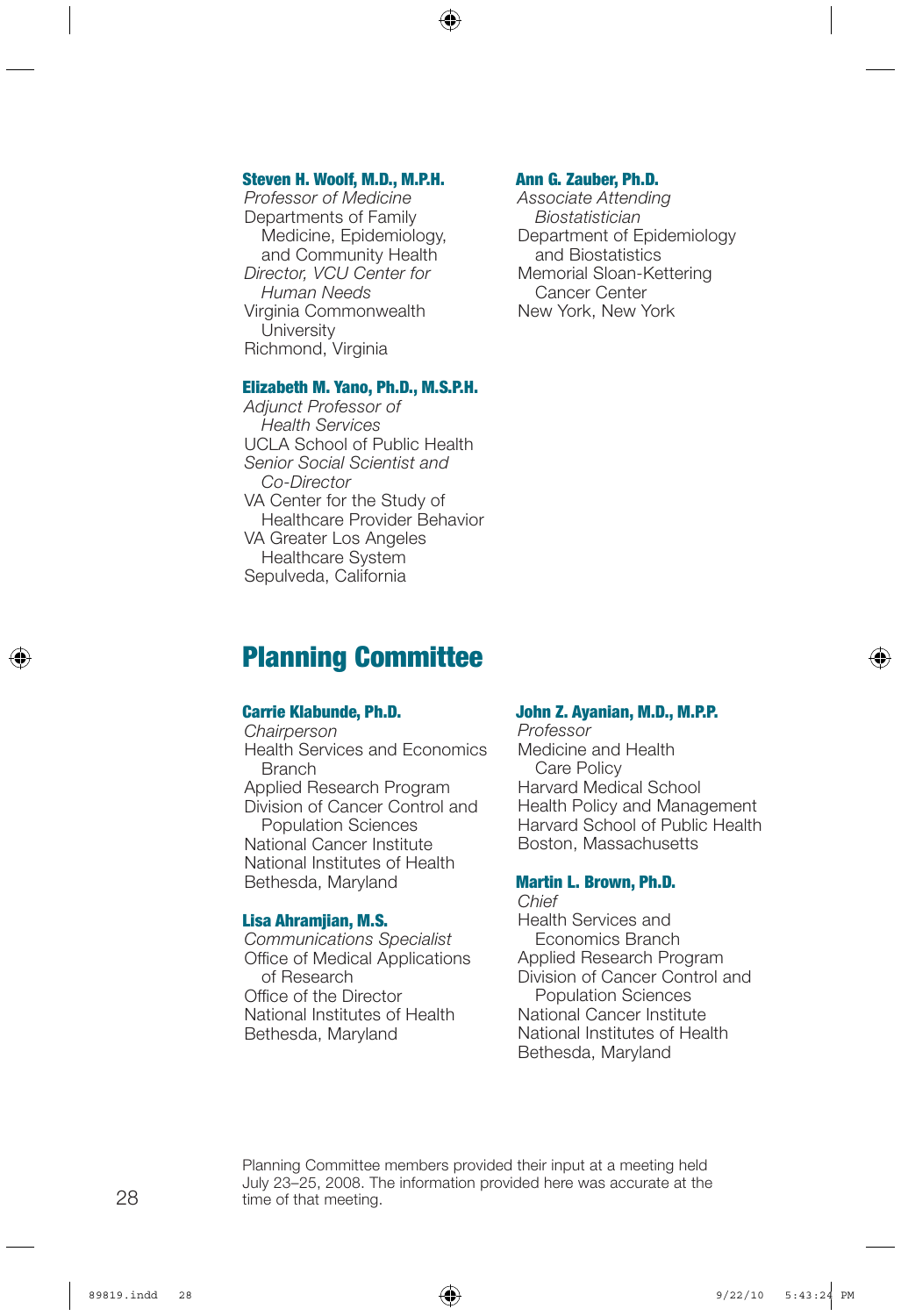#### Stephanie Chang, M.D., M.P.H.

*Medical Officer* Evidence-based Practice Centers Program Center for Outcomes and Evidence Agency for Healthcare Research and Quality Rockville, Maryland

#### Joseph Chin, M.D., M.S.

*Medical Officer* Division of Medical and Surgical Services Centers for Medicare and Medicaid Services Baltimore, Maryland

#### Jennifer Miller Croswell, M.D.

*Senior Advisor for the Consensus Development Program* Office of Medical Applications of Research Office of the Director National Institutes of Health Bethesda, Maryland

#### James Everhart, M.D., M.P.H.

*Director* Epidemiology and Data Systems Program Division of Digestive Diseases and Nutrition Digestive Diseases Programs **Branch** National Institute of Diabetes and Digestive and Kidney **Diseases** National Institutes of Health Bethesda, Maryland

#### Alaina K. Fournier, Ph.D.

*Health Scientist Administrator* Evidence-based Practice Centers Program Center for Outcomes and Evidence Agency for Healthcare Research and Quality Rockville, Maryland

#### Karen Huss, Ph.D., R.N., APRN–BC, FAAN, FAAAAI

*Program Director* Cardiopulmonary and Critical Care Science National Institute of Nursing Research *Training Coordinator* Division of Extramural Activities National Institute of Nursing Research National Institutes of Health Bethesda, Maryland

#### C. Carl Jaffe, M.D.

*Chief* Diagnostic Imaging Cancer Imaging Program Division of Cancer Treatment and Diagnosis National Cancer Institute National Institutes of Health Bethesda, Maryland

#### Supriya Janakiraman, M.D., M.P.H.

*Staff Fellow* Evidence-based Practice Centers Program Center for Outcomes and **Evidence** Agency for Healthcare Research and Quality Rockville, Maryland

#### Kathleen Jett, Ph.D., R.N., GNP–BC

*Program Director* HIV/AIDS and Oncology Office of Extramural Programs National Institute of Nursing Research National Institutes of Health Bethesda, Maryland

#### David Kim, M.D.

*Assistant Professor* Abdominal Imaging Department of Radiology University of Wisconsin School of Medicine and Public Health, Madison Madison, Wisconsin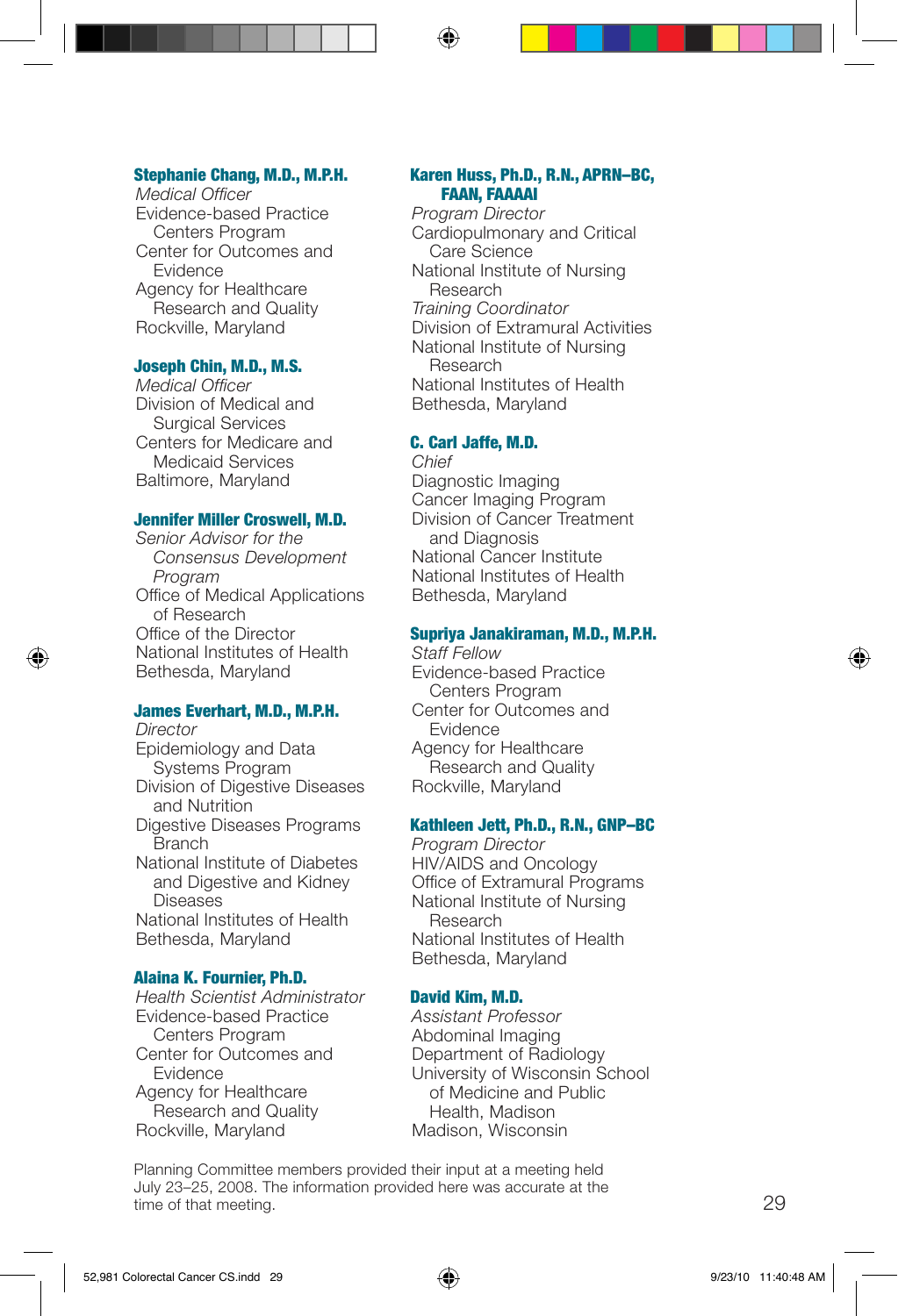#### Barnett S. Kramer, M.D., M.P.H.

*Associate Director for Disease Prevention Director* Office of Medical Applications of Research Office of the Director National Institutes of Health Bethesda, Maryland

#### David Lieberman, M.D., FACG

*Professor of Medicine and Chief* Division of Gastroenterology Department of Medicine Oregon Health and Science University Veterans Affairs Medical Center Portland, Oregon

#### Robert Madoff, M.D.

*Professor of Surgery Chief* Division of Colon and Rectal Surgery *Stanley M. Goldberg, M.D. Chair in Colon and Rectal Surgery* University of Minnesota Minneapolis, Minnesota

#### Kelli K. Marciel, M.A.

*Communications Director* Office of Medical Applications of Research Office of the Director National Institutes of Health Bethesda, Maryland

#### Helen Meissner, Ph.D., Sc.M.

*Health Science Administrator* Office of Behavioral and Social Sciences Research Office of the Director National Institutes of Health Bethesda, Maryland

#### Marion R. Nadel, Ph.D., M.P.H.

*Epidemiologist* Epidemiology and Applied Research Branch Division of Cancer Prevention and Control Centers for Disease Control and Prevention Atlanta, Georgia

#### Paul Pinsky, Ph.D.

Early Detection Research **Group** Division of Cancer Prevention National Cancer Institute National Institutes of Health Bethesda, Maryland

#### Susan C. Rossi, Ph.D., M.P.H.

*Deputy Director* Office of Medical Applications of Research Office of the Director National Institutes of Health Bethesda, Maryland

#### Beth Collins Sharp, Ph.D., R.N.

*Director* Evidence-based Practice Centers Program Center for Outcomes and Evidence Agency for Healthcare Research and Quality Rockville, Maryland

#### Donald M. Steinwachs, Ph.D.

*Panel and Conference Chairperson Professor and Director* Health Services Research and Development Center Department of Health Policy and Management Bloomberg School of Public Health The Johns Hopkins University Baltimore, Maryland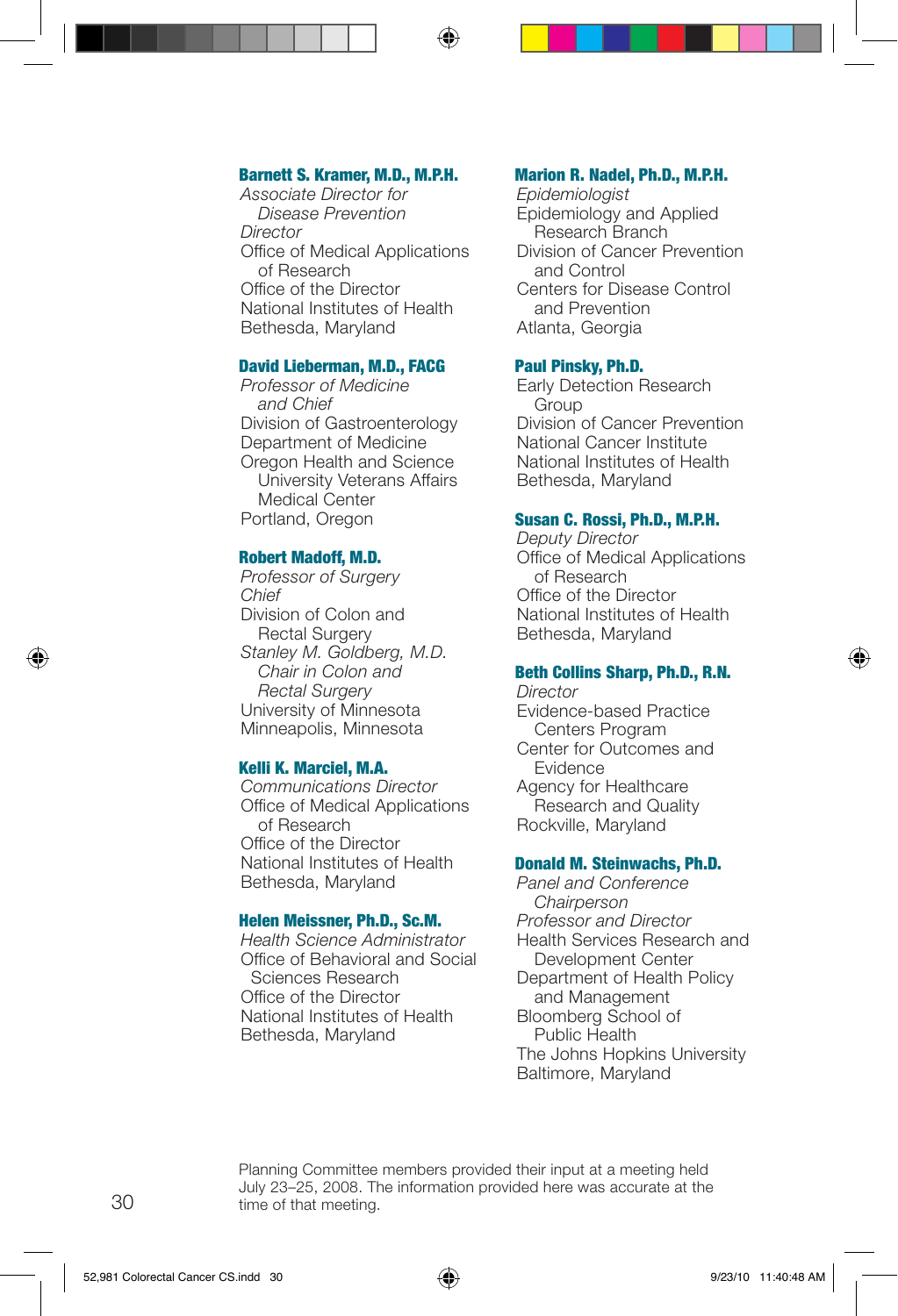#### Sally W. Vernon, Ph.D.

*Director* Division of Health Promotion and Behavioral Sciences *Blair Justice, Ph.D. Professorship in Mind-Body Medicine and Public Health Professor of Epidemiology and Behavioral Sciences* University of Texas–Houston School of Public Health Houston, Texas

#### Jane G. Zapka, Sc.D.

*Professor* Biostatistics, Bioinformatics and Epidemiology Medical University of South Carolina Charleston, South Carolina

## Conference Sponsors

National Cancer Institute John E. Niederhuber, M.D. *Director*

#### Office of Medical Applications of Research

Jennifer M. Croswell, M.D., M.P.H. *Acting Director*

## Conference Cosponsors

National Institute on Aging Richard Hodes, M.D. *Director*

#### National Institute of Diabetes and Digestive and Kidney Diseases

Griffin P. Rodgers, M.D., M.A.C.P. *Director*

#### National Institute of Nursing **Research**

Patricia A. Grady, Ph.D., R.N., F.A.A.N. *Director*

#### Office of Behavioral and Social Sciences Research

Christine A. Bachrach, Ph.D. *Acting Director*

## Conference Partners

#### Centers for Medicare & Medicaid Services

Charlene M. Frizzera *Acting Director*

#### Centers for Disease Control and Prevention

Thomas R. Frieden, M.D., M.P.H. *Director*

Mary Wakefield, Ph.D., R.N. *Administrator*

Health Resources & Services **Administration**